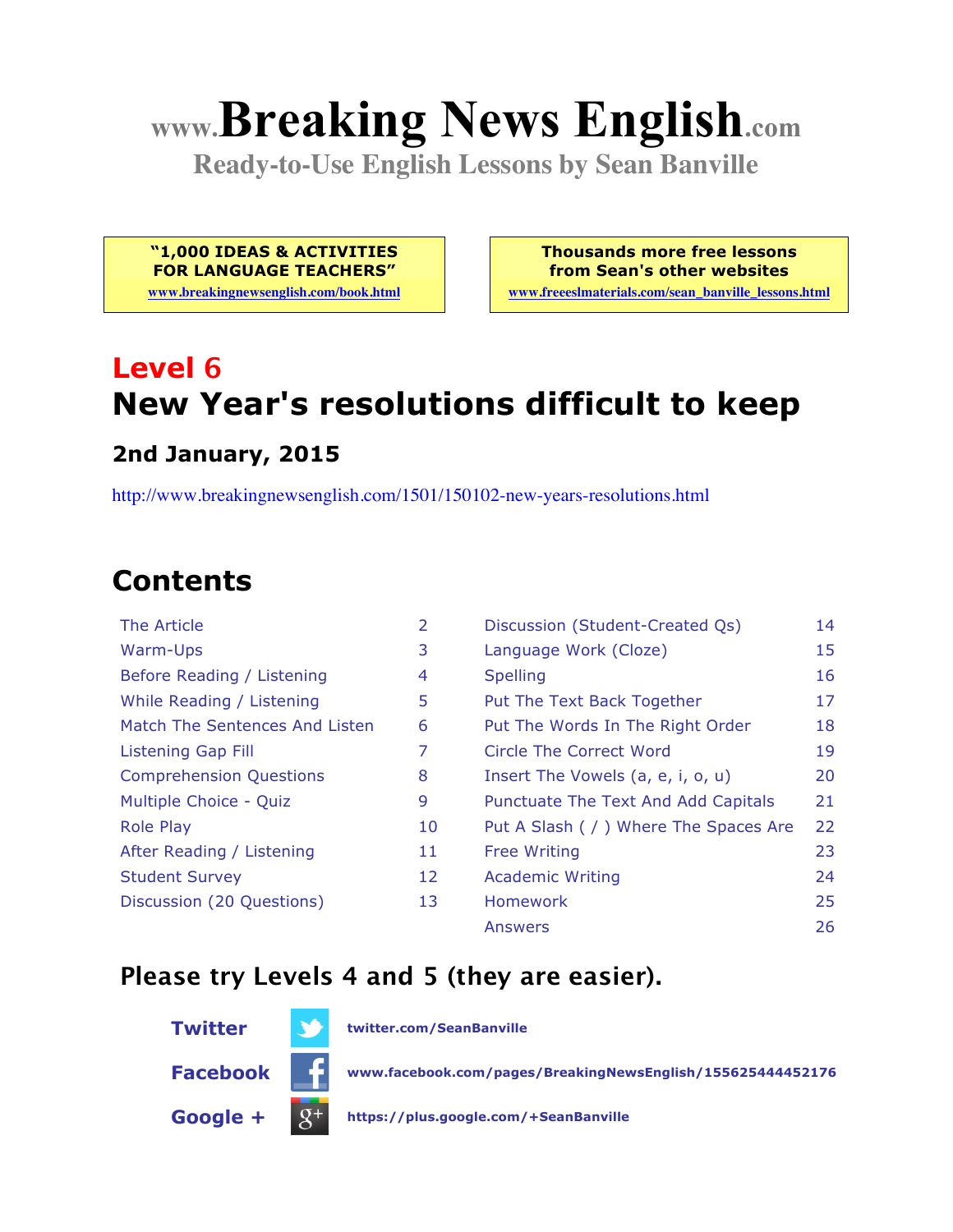# **THE ARTICLE**

From http://www.BreakingNewsEnglish.com/1501/150102-new-years-resolutions.html

The start of every New Year is when we all make plans to change our life for the better over the forthcoming twelve months. Psychiatry professor Jayashri Kulkarni says: "January 1 is a 'magical' date and a vow made on this day is much more powerful than one made on August 26, for example." So, we all make a list of things to quit, start or change. Unfortunately, most of these promises are, more often than not, broken by January 31st. They are usually the identical resolutions that were not fulfilled from the previous year, and the years prior to that. The website usa.gov says people, "tend to make the same resolutions year after year, even though they have a hard time sticking to them".

Research shows 45 per cent of us make a New Year's resolution. The most common vows include losing weight, volunteering to help others, quitting smoking, saving money, and getting fit. Others include eating healthier food, drinking less alcohol, and going on a trip. However, research also shows that most of us are not so good at sticking to these. A study from the University of Scranton reveals that 71 per cent of us stick to our annual promises for the first two weeks; six months later, less than 50 per cent are still on track to keep their resolutions. Most people who give up on their resolutions do so because of a lack of willpower and the use of the 'escape clause' that they will 'try again next year'.

Sources: http://www.science20.com/the\_conversation/symbolic\_gestures\_the\_magical\_thinking\_of new\_years\_resolutions-151909 http://**detroit.cbslocal.com**/2015/01/01/top-new-years-resolutions-for-2015/ http://www.**huffingtonpost**.com/2015/01/01/bad-new-years-resolutions\_n\_6401180.html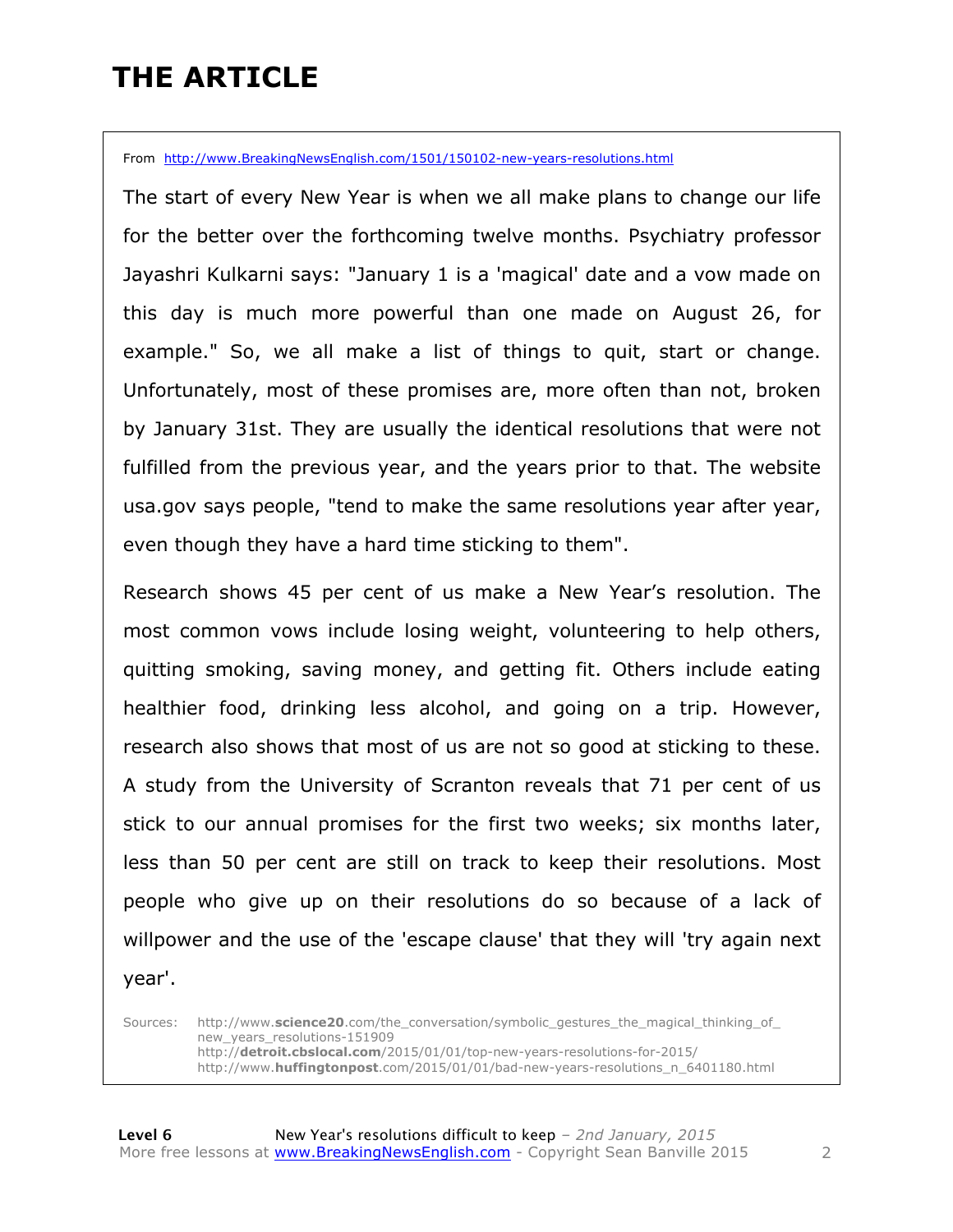1. NEW YEAR'S RESOLUTIONS: Students walk around the class and talk to other students about New Year's resolutions. Change partners often and share your findings.

**2. CHAT:** In pairs / groups, talk about these topics or words from the article. What will the article say about them? What can you say about these words and your life?

*plans / change / forthcoming / twelve months / magical / powerful / identical / hard / most common / volunteering / quitting smoking / healthier food / annual / willpower*

Have a chat about the topics you liked. Change topics and partners frequently.

**3. CHANGE:** What do you want to change this year? Complete this table and share what you wrote with your partner(s). Change partners often.

|         | <b>Changes?</b> | Why? |
|---------|-----------------|------|
| Hobby   |                 |      |
| Health  |                 |      |
| Money   |                 |      |
| Friends |                 |      |
| World   |                 |      |
| Food    |                 |      |

**4. 2015:** Students A **strongly** believe 2015 will be the best year ever; Students B **strongly** believe it won't. Change partners again and talk about your conversations.

**5. PROMISES:** Rank these with your partner. Put the hardest to keep at the top. Change partners often and share your rankings.

- save money
- quit a bad habit
- get fit
- be nice to everyone
- lose weight
- volunteer
- recycle more
- study English more

**6. NEW YEAR:** Spend one minute writing down all of the different words you associate with the term "New Year". Share your words with your partner(s) and talk about them. Together, put the words into different categories.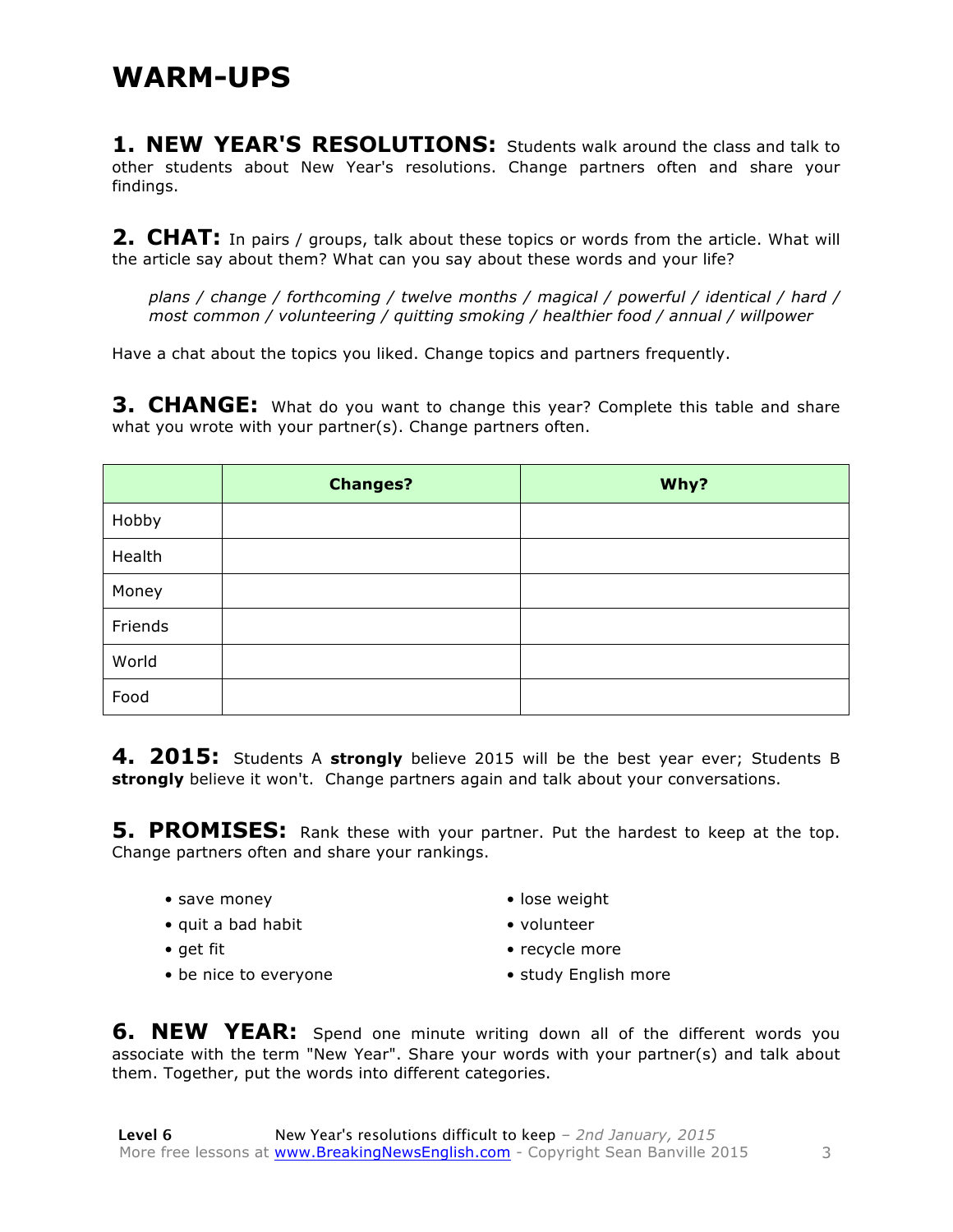# **BEFORE READING / LISTENING**

From http://www.BreakingNewsEnglish.com/1501/150102-new-years-resolutions.html

#### **1. TRUE / FALSE:** Read the headline. Guess if a-h below are true (T) or false (F).

| a. A professor of psychiatry said January1 was a magical date.       | T / F |
|----------------------------------------------------------------------|-------|
| b. The professor said August 26 was the worst date to make promises. | T / F |
| c. The article says most resolutions are broken in January.          | T / F |
| d. A website said most people make new resolutions every year.       | T / F |
| e. Around 45% of us make a New Year's resolution.                    | T / F |
| f. One of the most common resolutions is to do voluntary work.       | T / F |
| g. Around 71% of us keep resolutions for over 3 weeks.               | T / F |
| h. The article said people give up because they get bored.           | T / F |

#### **2. SYNONYM MATCH:** Match the following synonyms from the article.

- 1. start **a.** widespread 2 forthcoming b. regrettably 3. vow c. yearly 4. unfortunately d. promise 5. hard e. approaching 6. common f. shows 7. fit gives a set out of the set of the set of the set of the set of the set of the set of the set of the set of the set of the set of the set of the set of the set of the set of the set of the set of the set of the set o 8. reveals has been a set of the set of the set of the set of the set of the set of the set of the set of the set of the set of the set of the set of the set of the set of the set of the set of the set of the set of the se 9. annual i.e. in good shape
- 
- 
- 
- 
- 10. escape in the set of the set of the set of the set of the set of the set of the set of the set of the set o

#### **3. PHRASE MATCH:** (Sometimes more than one choice is possible.)

- 1. we all make plans to change our life and the controller all include losing weight
- 2 over the forthcoming b. sticking to them
- 3. these promises are, more often example and c. clause
- 4. and the years prior and the years prior and the season of the season of the season of the season of the season of the season of the season of the season of the season of the season of the season of the season of the sea
- 5. have a hard time example a set of their resolutions of their resolutions of their resolutions of the set of the set of the set of the set of the set of the set of the set of the set of the set of the set of the set of t
- 6. The most common vows example that the most common vows are set of the set of the set of the set of the set of the set of the set of the set of the set of the set of the set of the set of the set of the set of the set of
- 
- 8. most of us are not so good h. fit
- 9. still on track to keep in the same in the that
- 
- 
- 
- 
- 
- 
- 
- 7. getting and the settlement of the better settlement of the better settlement of the better settlement of the better
	-
	-
- 10. escape in the set of the set of the set of the set of the set of the set of the set of the set of the set of the set of the set of the set of the set of the set of the set of the set of the set of the set of the set of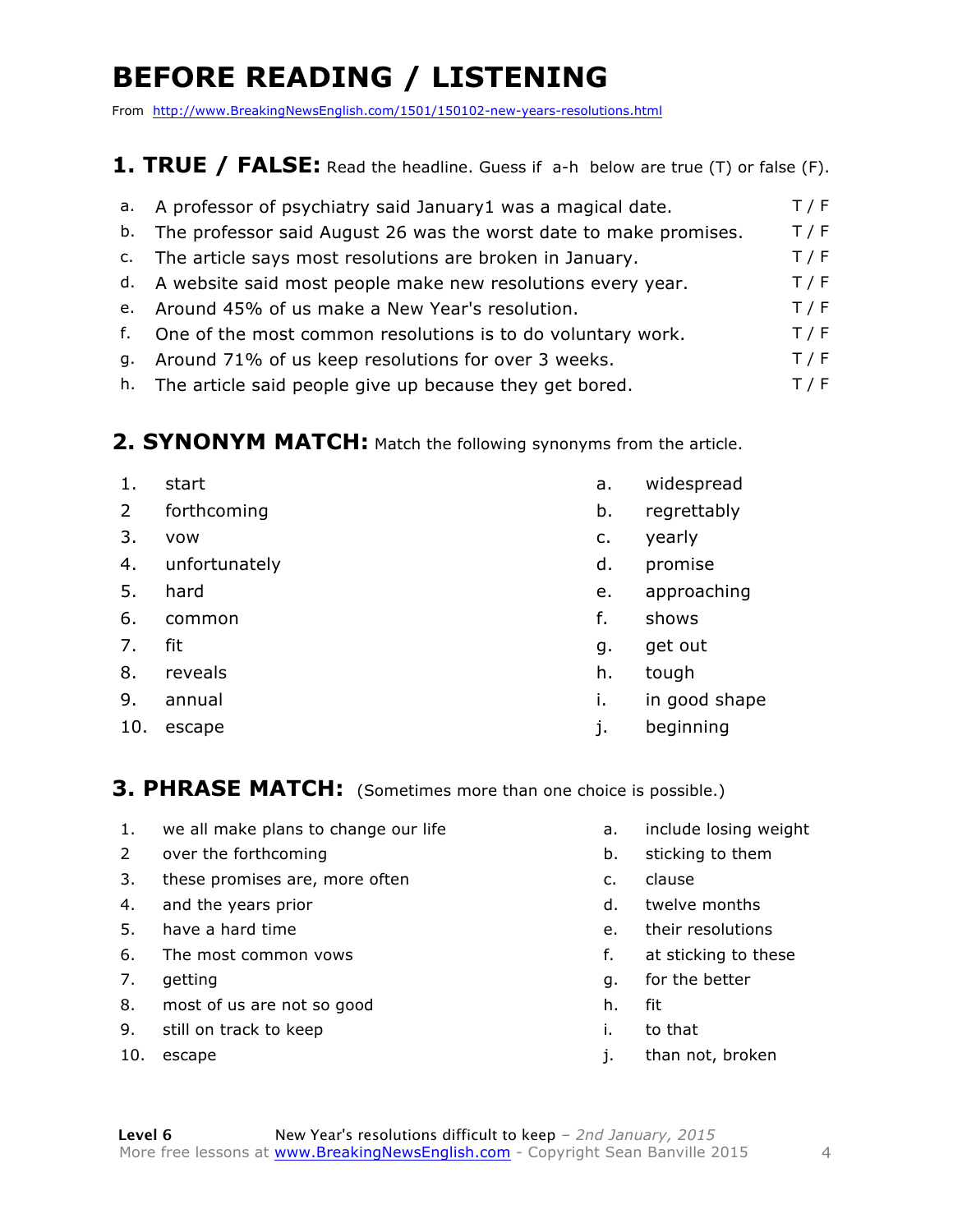### **GAP FILL**

From http://www.BreakingNewsEnglish.com/1501/150102-new-years-resolutions.html

The start of every New Year is when we all make plans to change our life for the (1) \_\_\_\_\_\_\_\_\_\_\_\_\_\_\_\_ over the forthcoming twelve months. Psychiatry professor Jayashri Kulkarni says: "January 1 is a  $'(2)$   $'$  date and a  $(3)$  made on this day is much more powerful than one made on August 26, for example." So, we all make a list of things to  $(4)$  \_\_\_\_\_\_\_\_\_\_\_\_\_, start or change. Unfortunately, most of these promises are, more often than not, broken by January 31st. They are usually the (5) The resolutions that were not fulfilled from the previous year, and the years (6) \_\_\_\_\_\_\_\_\_\_\_\_ to that. The website usa.gov says people,  $\sqrt{7}$  \_\_\_\_\_\_\_\_\_\_\_\_\_ to make the same resolutions year after year, even though they have a hard time (8) \_\_\_\_\_\_\_\_\_\_\_\_ to them". *vow better tend identical magical sticking quit prior*

Research shows 45 per cent of us make a New Year's resolution. The most (9) \_\_\_\_\_\_\_\_\_\_\_\_ vows include losing weight, volunteering to help others, quitting smoking, saving money, and getting (10) \_\_\_\_\_\_\_\_\_\_\_\_\_. Others include eating healthier food, drinking (11) \_\_\_\_\_\_\_\_\_\_\_\_\_ alcohol, and going on a trip. However, research also shows that most of us are not (12) \_\_\_\_\_\_\_\_\_\_\_\_ good at sticking to these. A study from the University of Scranton reveals that 71 per cent of us stick to our (13) \_\_\_\_\_\_\_\_\_\_\_\_ promises for the first two weeks; six months later, less than 50 per cent are still on  $(14)$  \_\_\_\_\_\_\_\_\_\_\_\_\_\_ to keep their resolutions. Most people who give up on their resolutions do so because of a (15) \_\_\_\_\_\_\_\_\_\_\_\_ of willpower and the use of the **'**(16) \_\_\_\_\_\_\_\_\_\_\_\_ clause' that they will 'try again next year'. *annual less common lack fit escape so track*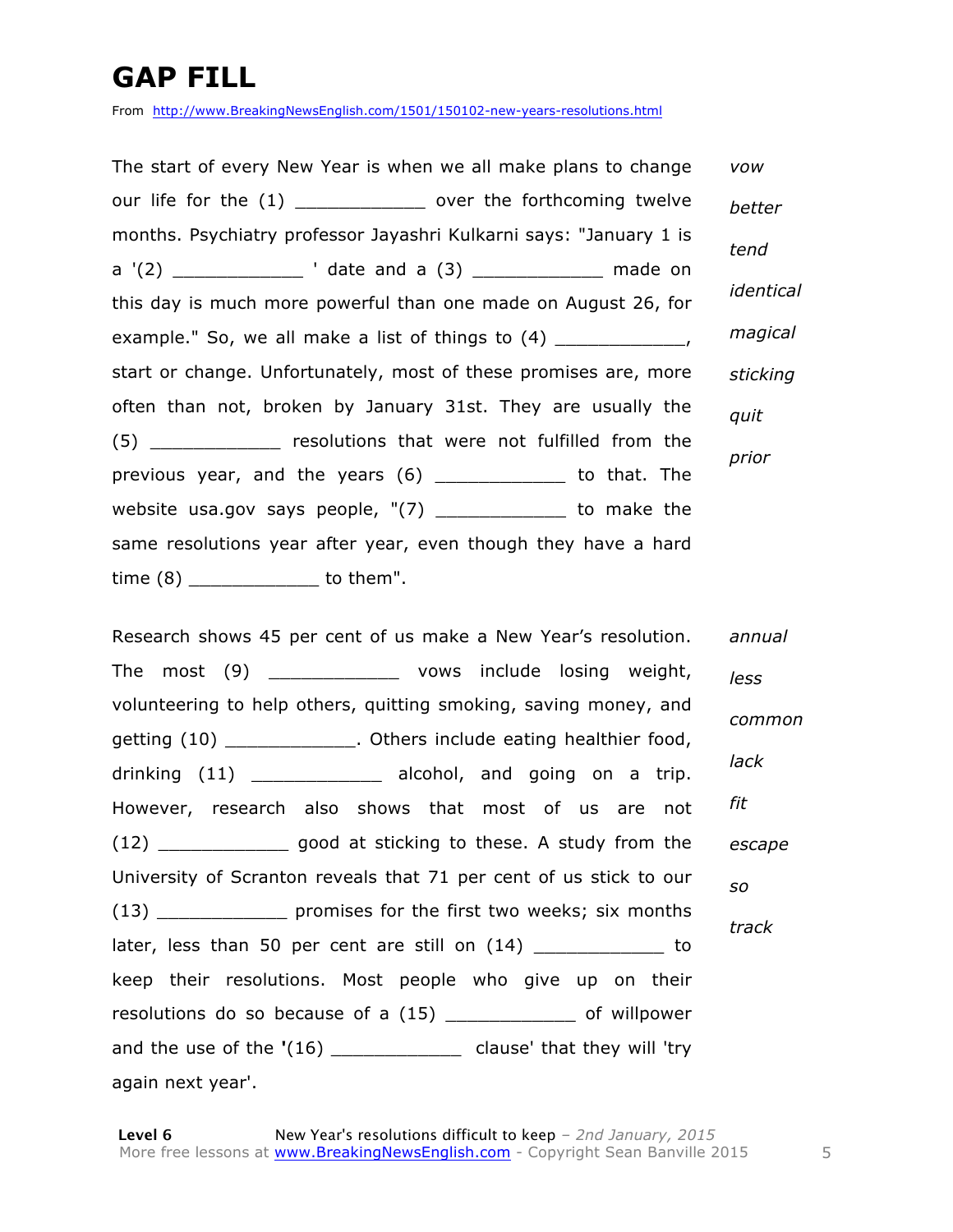#### **LISTENING – Guess the answers. Listen to check.**

From http://www.BreakingNewsEnglish.com/1501/150102-new-years-resolutions.html

- 1) we all make plans to change our life for the better over the a. forthcoming twelve months b. fourth coming twelve months c. fourth come in twelve months d. forth come in twelve months 2) January 1 is a 'magical' date and a vow made on this day is \_\_\_\_\_\_ a. much more powerful b. much most powerful c. much more powerfully d. much most powerfully 3) Unfortunately, most of these promises are, more often a. than non, broken b. than rarely, broken c. than never, broken d. than not, broken 4) They are usually the identical resolutions that were not fulfilled \_\_\_\_\_\_ year a. from the previously b. from the impervious c. from the previous d. from the perilous 5) make the same resolutions year after year, even though they have a hard time \_\_\_\_\_\_ a. sticking of them b. sticking to them c. sticking on them d. sticking in them 6) volunteering to help others, quitting smoking, saving money,  $\frac{1}{2}$ a. and getting fit b. and getting fits c. and getting flit d. and getting filth 7) 71 per cent of us stick to our annual promises for the \_\_\_\_\_\_ a. firstly two weeks b. firsts two weeks c. first two weeks d. firsthand two weeks 8) six months later, less than 50 per cent are \_\_\_\_\_\_ a. still on track b. still in track c. still un track d. still an track 9) Most people who give up on their resolutions do so because of \_\_\_\_\_\_ a. a lack of willpower b. a lack for willpower c. a lack off willpower d. a lack by willpower 10) and the use of the a. 'escapism clause' b. 'escaped clause'
	- c. 'escapee clause'
	- d. 'escape clause'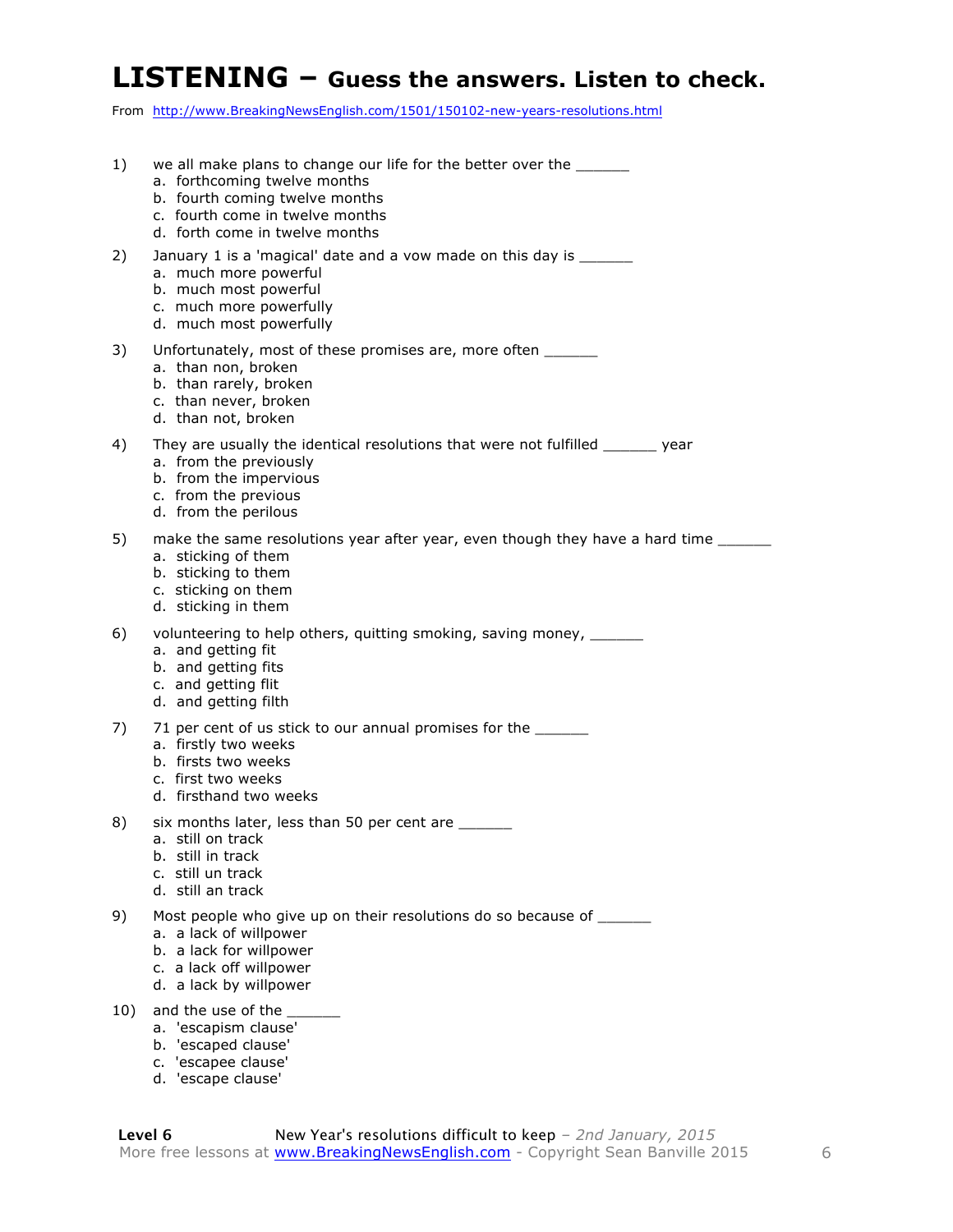#### **LISTENING – Listen and fill in the gaps**

From http://www.BreakingNewsEnglish.com/1501/150102-new-years-resolutions.html

The start of every New Year is when we all make plans to change our life for the better (1) The state of twelve months. Psychiatry professor Jayashri Kulkarni says: "January 1 is a 'magical' (2) \_\_\_\_\_\_\_\_\_\_\_\_\_\_\_\_\_\_\_ on this day is much more powerful than one made on August 26, for example." So, we all make a list of (3) example." Start or change. Unfortunately, most of these promises are, more often than not, broken by January 31st. They are usually the  $(4)$ that were not fulfilled from the previous year, and the years prior to that. The website usa.gov says people, "(5) The website usa.gov says people,  $(5)$ resolutions year after year, even though they (6) sticking to them".

Research shows 45 per cent of us make a New Year's resolution. The most (7) **Example 20 Except** losing weight, volunteering to help others, quitting smoking, saving money, and getting fit. Others (8) \_\_\_\_\_\_\_\_\_\_\_\_\_\_\_\_\_\_\_ food, drinking less alcohol, and going on a trip. However, research also shows that most of (9) \_\_\_\_\_\_\_\_\_\_\_\_\_\_\_\_\_\_\_\_\_ at sticking to these. A study from the University of Scranton reveals that 71 per cent of us stick to our (10) end on the first two weeks; six months later, less than 50 per cent are (11) The state of the state and the state are months at the state of the state  $\log p$ their resolutions. Most people who give up on their resolutions do so because of a lack of willpower and the use of (12) That they will 'try again next year'.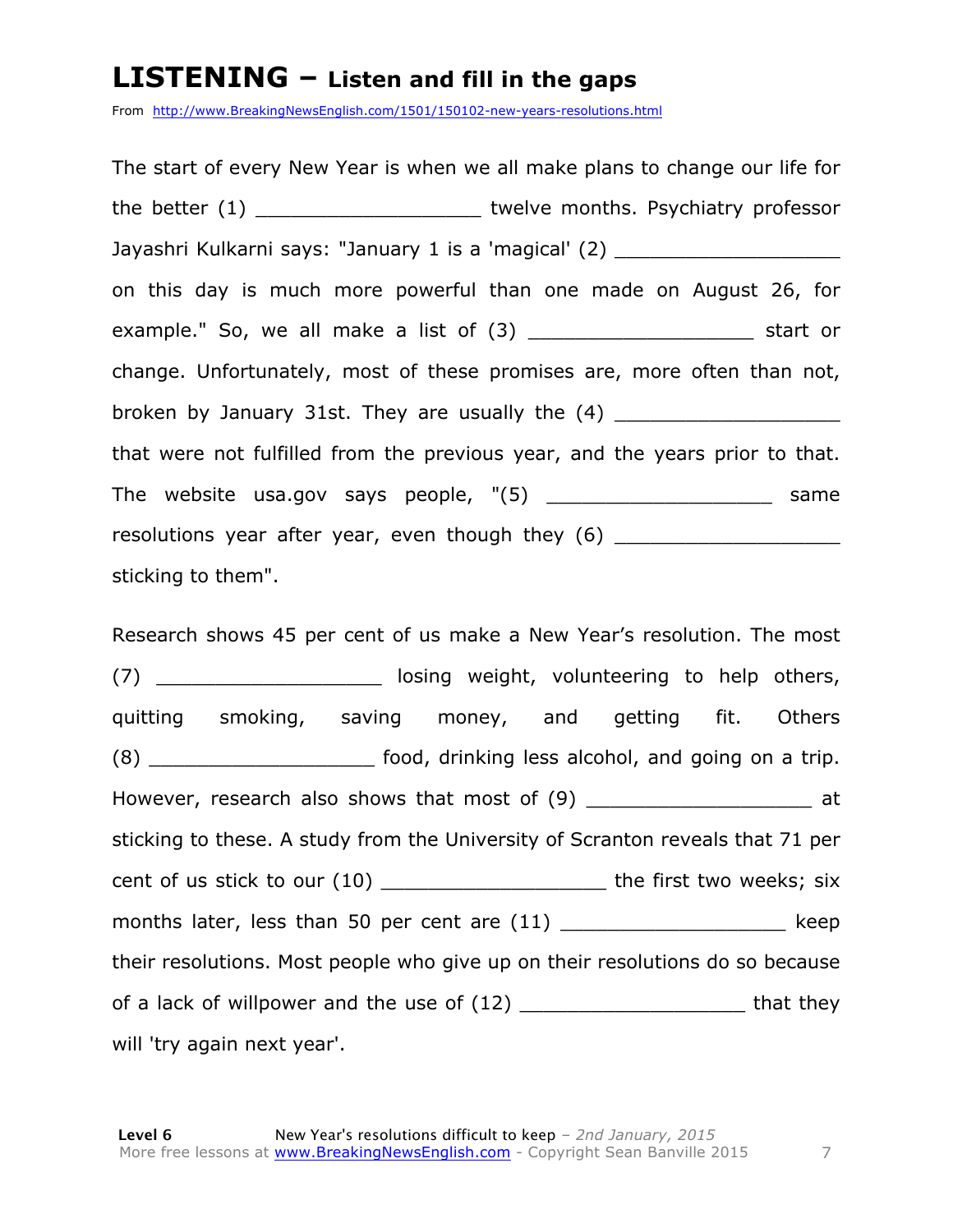# **COMPREHENSION QUESTIONS**

From http://www.BreakingNewsEnglish.com/1501/150102-new-years-resolutions.html

- **1.** Who is Jayashri Kulkarni?
- **2.** What date did Jayashri Kulkarni contrast January 1 with?
- **3.** When are most New Year's resolutions broken by?
- **4.** According to the article, what are identical each year?
- **5.** What did the website usa.gov say people have a hard time doing?
- **6.** How many of us make a New Year's resolution?
- **7.** Who do many people resolve to help?
- **8.** How long do 71% of us stick to our resolutions?
- **9.** How many people continue their resolutions up to six months?
- **10.** What kind of clause do people use to stop their resolution?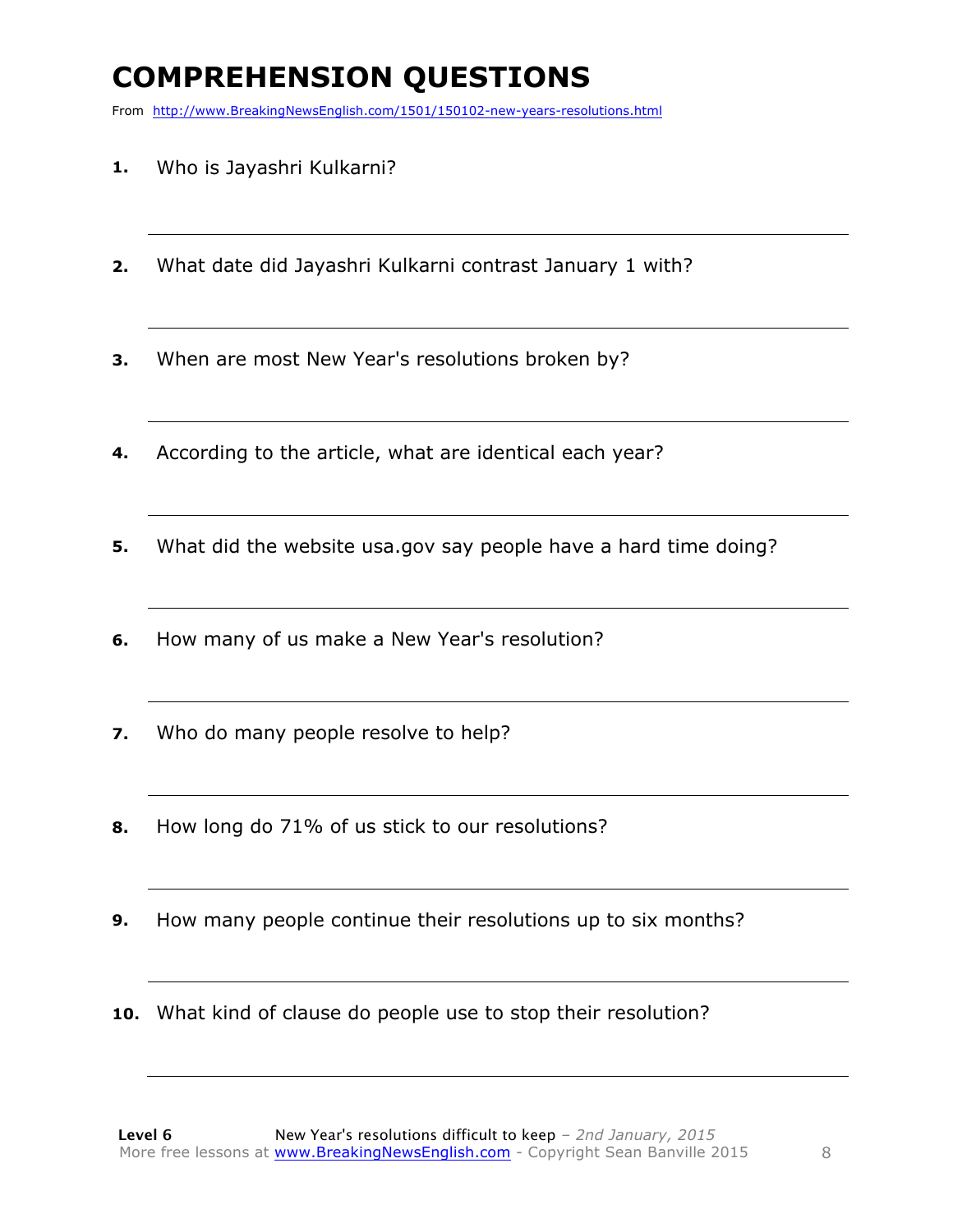# **MULTIPLE CHOICE - QUIZ**

From http://www.BreakingNewsEnglish.com/1501/150102-new-years-resolutions.html

| 1. | Who is Jayashri Kulkarni?                                          | 6.  | How many of us make a New Year's<br>resolution?                 |
|----|--------------------------------------------------------------------|-----|-----------------------------------------------------------------|
|    | a) a computer scientist                                            |     | a) 45%                                                          |
|    | b) a psychiatry professor                                          |     | b) 44%                                                          |
|    | c) a gossip columnist                                              |     | c) $43%$                                                        |
|    | d) an astrologist                                                  |     | d) 42%                                                          |
| 2. | What date did Jayashri Kulkarni<br>contrast January 1 with?        | 7.  | Who do many people resolve to help?                             |
|    | a) December 25                                                     |     | a) those with no resolutions                                    |
|    | b) March 14                                                        |     | b) the lonely                                                   |
|    | c) January 31                                                      |     | c) other people                                                 |
|    | d) August 26                                                       |     | d) the poor                                                     |
| 3. | When are most New Year's resolutions<br>broken by?                 | 8.  | How long do 71% of us stick to our<br>resolutions?              |
|    | a) January 31                                                      |     | a) two weeks                                                    |
|    | b) August 26                                                       |     | b) two days                                                     |
|    | c) March 14                                                        |     | c) $12$ days                                                    |
|    | d) January 2                                                       |     | d) 12 weeks                                                     |
| 4. | According to the article, what are<br>identical each year?         | 9.  | How many people continue their<br>resolutions up to six months? |
|    | a) the stars and planets                                           |     | a) less than 50%                                                |
|    | b) the Moon and Sun                                                |     | b) $55%$                                                        |
|    | c) resolutions                                                     |     | c) 60%                                                          |
|    | d) the weight people want to lose                                  |     | d) more than 65%                                                |
| 5. | What did the website usa.gov say<br>people have a hard time doing? | 10. | What kind of clause do people use to<br>stop their resolution?  |
|    | a) getting fit                                                     |     | a) a legal clause                                               |
|    | b) sticking to resolutions                                         |     | b) a grammatical clause                                         |
|    | c) finding a good resolution                                       |     | c) a legal clause                                               |
|    | d) losing weight                                                   |     | d) an escape clause                                             |
|    |                                                                    |     |                                                                 |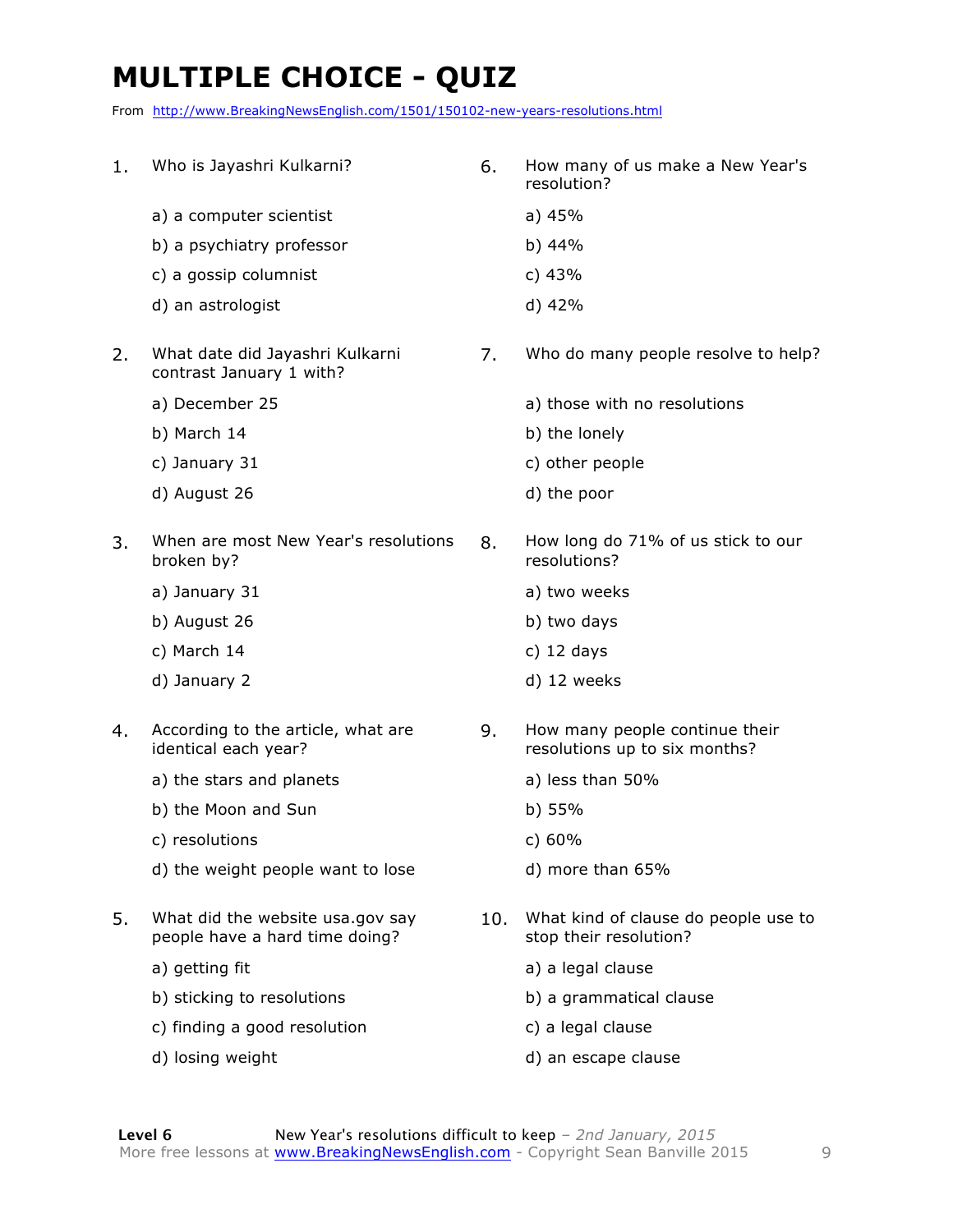# **ROLE PLAY**

From http://www.BreakingNewsEnglish.com/1501/150102-new-years-resolutions.html

#### **Role A – Lose weight**

You think the most difficult resolution is to lose weight. Tell the others three reasons why. Tell them why their things aren't so difficult. Also, tell the others which is the easiest of these (and why): save money, be nice to everyone or get fit.

#### **Role B – Save money**

You think the most difficult resolution is to save money. Tell the others three reasons why. Tell them why their things aren't so difficult. Also, tell the others which is the easiest of these (and why): lose weight, be nice to everyone or get fit.

#### **Role C – Be nice to everyone**

You think the most difficult resolution is to be nice to everyone. Tell the others three reasons why. Tell them why their things aren't so difficult. Also, tell the others which is the easiest of these (and why): save money, lose weight or get fit.

#### **Role D – Get fit**

You think the most difficult resolution is to get fit. Tell the others three reasons why. Tell them why their things aren't so difficult. Also, tell the others which is the easiest of these (and why): save money, be nice to everyone or lose weight.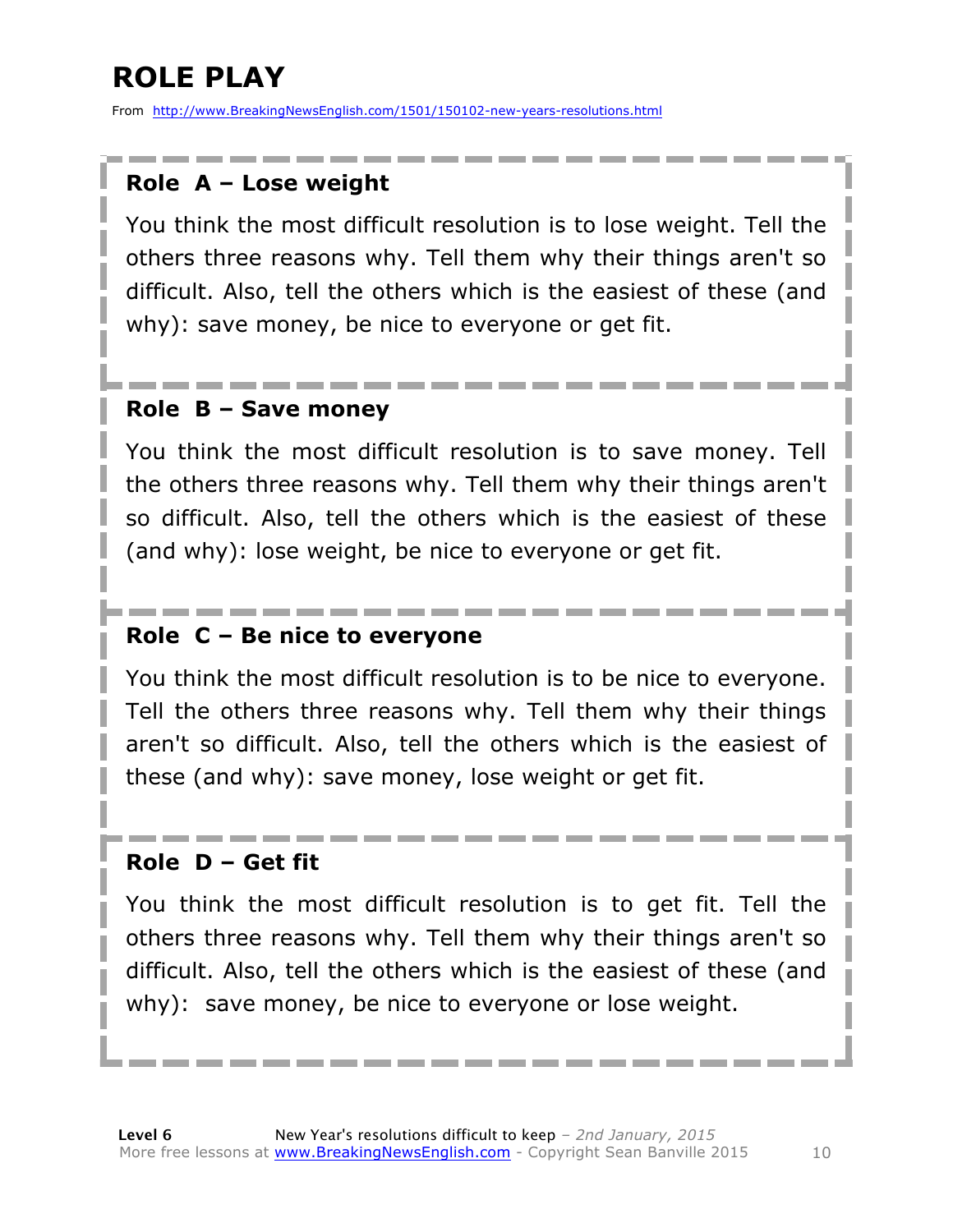# **AFTER READING / LISTENING**

From http://www.BreakingNewsEnglish.com/1501/150102-new-years-resolutions.html

1. WORD SEARCH: Look in your dictionary / computer to find collocates, other meanings, information, synonyms … for the words 'new' and 'year'.

| new | year |
|-----|------|
|     |      |
|     |      |
|     |      |

- Share your findings with your partners.
- Make questions using the words you found.
- Ask your partner / group your questions.

**2. ARTICLE QUESTIONS:** Look back at the article and write down some questions you would like to ask the class about the text.

- Share your questions with other classmates / groups.
- Ask your partner / group your questions.

**3. GAP FILL:** In pairs / groups, compare your answers to this exercise. Check your answers. Talk about the words from the activity. Were they new, interesting, worth learning…?

4. VOCABULARY: Circle any words you do not understand. In groups, pool unknown words and use dictionaries to find their meanings.

**5. TEST EACH OTHER:** Look at the words below. With your partner, try to recall how they were used in the text:

| better            | -45               |
|-------------------|-------------------|
| $\bullet$         | $\bullet$         |
| date<br>$\bullet$ | • money           |
| list<br>$\bullet$ | • good            |
| $\cdot$ 31        | - 71<br>$\bullet$ |
| prior             | -50               |
| $\bullet$         | $\bullet$         |
| hard              | escape            |
| $\bullet$         | $\bullet$         |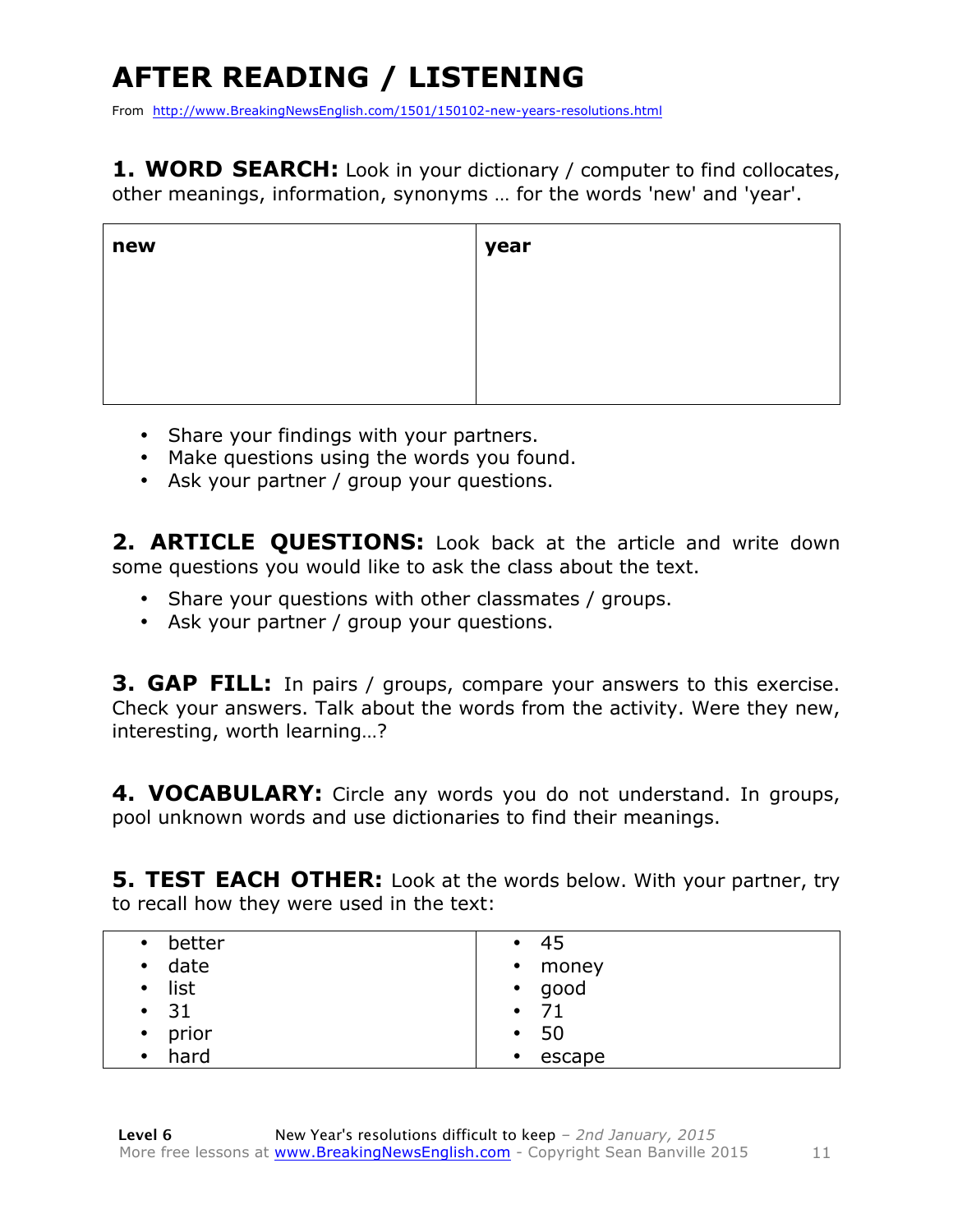# **NEW YEAR'S RESOLUTIONS SURVEY**

From http://www.BreakingNewsEnglish.com/1501/150102-new-years-resolutions.html

Write five GOOD questions about New Year's resolutions in the table. Do this in pairs. Each student must write the questions on his / her own paper. When you have finished, interview other students. Write down their answers.

|      | STUDENT 1 | STUDENT 2 | STUDENT 3 |
|------|-----------|-----------|-----------|
| Q.1. |           |           |           |
| Q.2. |           |           |           |
| Q.3. |           |           |           |
| Q.4. |           |           |           |
| Q.5. |           |           |           |

- Now return to your original partner and share and talk about what you found out. Change partners often.
- Make mini-presentations to other groups on your findings.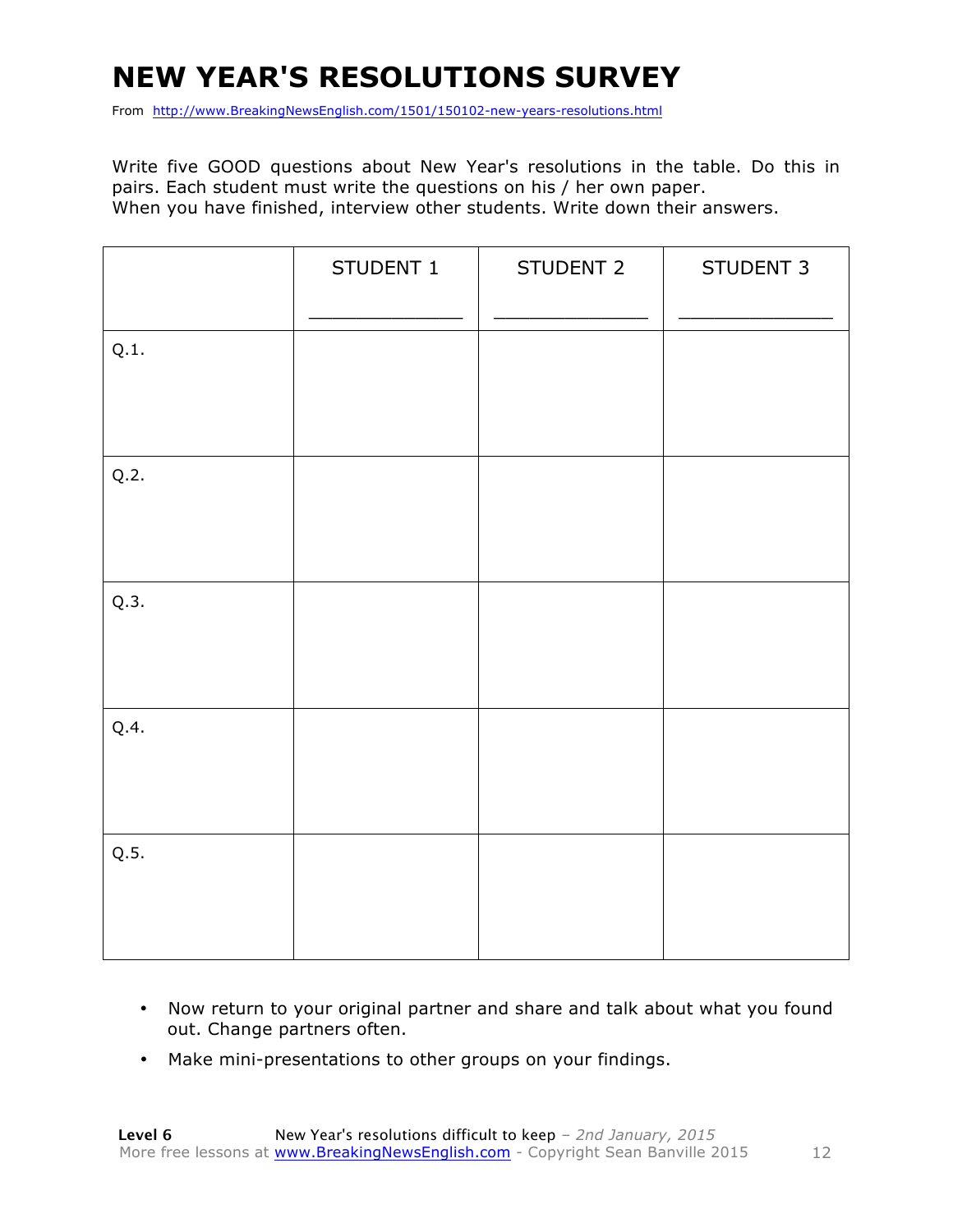# **NEW YEAR'S RESOLUTIONS DISCUSSION**

STUDENT A's QUESTIONS (Do not show these to student B)

- a) Did you like reading this article? Why/not?
- b) What are the most common resolutions in your country?
- c) How difficult would it be for you to save money this year?
- d) How difficult would it be for you to get fit this year?
- e) What do you think this year will be like for you?
- f) What things would you like to stop doing this year?
- g) What would you say about your willpower?
- h) What resolution should your best friend try, and why?
- i) What do you think of the "I'll try again next year" escape clause?
- j) What questions would you like to ask the psychiatry professor?

*New Year's resolutions difficult to keep – 2nd January, 2015* More free lessons at www.BreakingNewsEnglish.com

-----------------------------------------------------------------------------

### **NEW YEAR'S RESOLUTIONS DISCUSSION**

STUDENT B's QUESTIONS (Do not show these to student A)

- a) What did you think when you read the headline?
- b) What springs to mind when you hear the word 'resolution'?
- c) What do you think of the idea of New Year's resolutions?
- d) What New Year's resolutions do you make?
- e) Are you good or bad at keeping New Year's resolutions?
- f) What is special about the New Year period?
- g) How do you celebrate the New Year?
- h) How was last year for you?
- i) What one thing would you like to change about last year?
- j) Why do people have a hard time sticking to New Year's resolutions?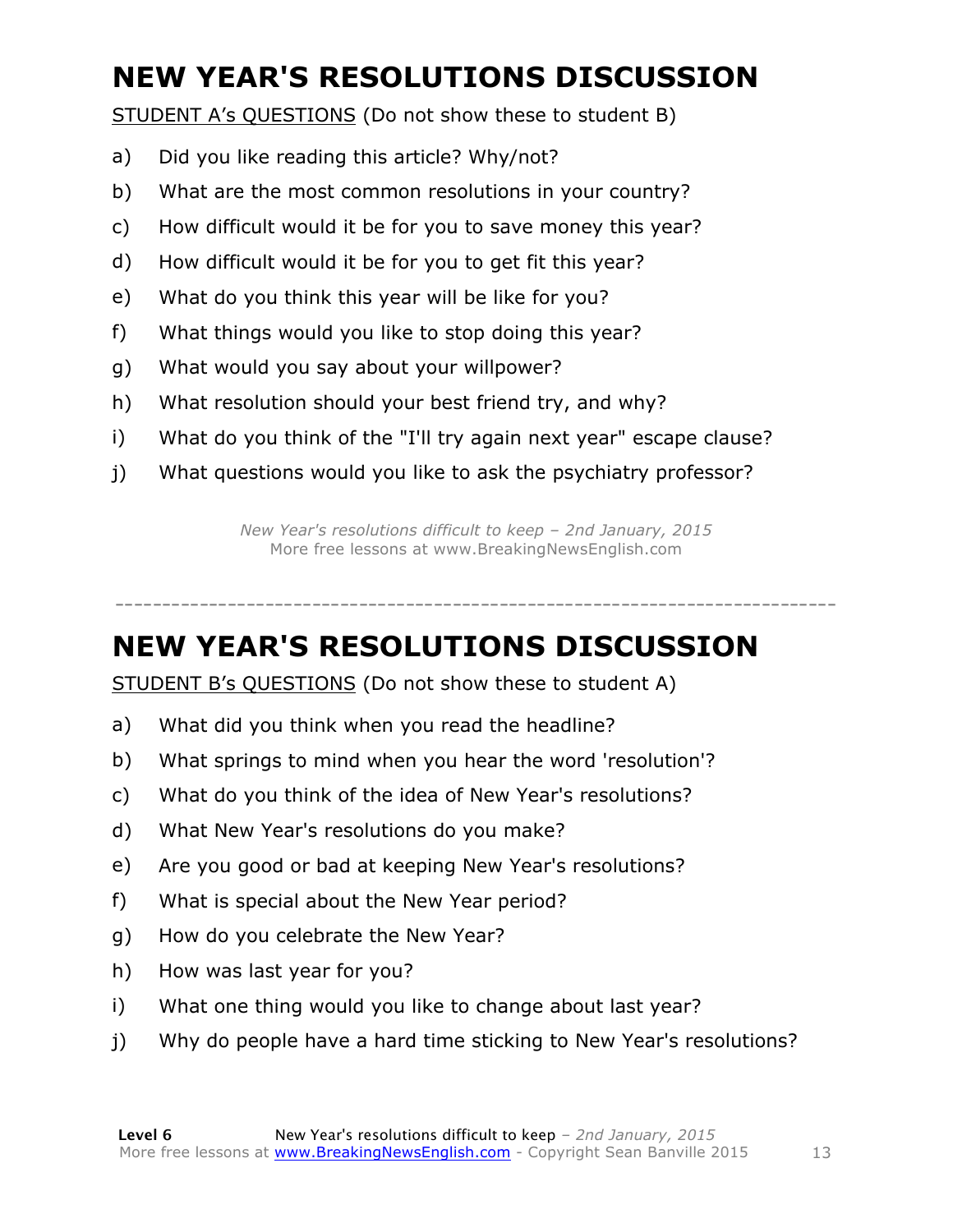### **DISCUSSION (Write your own questions)**

STUDENT A's QUESTIONS (Do not show these to student B)

| 1. |                                                                                                                       |
|----|-----------------------------------------------------------------------------------------------------------------------|
|    |                                                                                                                       |
| 2. | <u> 1989 - Johann John Stein, mars ar yw i brenin y cyfeiriau ar y cyfeiriau ar y cyfeiriau ar y cyfeiriau ar y</u>   |
| 3. | <u> 1989 - Johann Barn, mars ann an t-Amhain an t-Amhain an t-Amhain an t-Amhain an t-Amhain an t-Amhain an t-Amh</u> |
| 4. |                                                                                                                       |
|    |                                                                                                                       |
| 5. |                                                                                                                       |
| 6. |                                                                                                                       |
|    | $C$ and the $\odot$ common Direction Manual in this case. 2015                                                        |

Copyright © www.BreakingNewsEnglish.com 2015

# **DISCUSSION (Write your own questions)**

STUDENT B's QUESTIONS (Do not show these to student A)

| 1. |                                                                                                                         |  |
|----|-------------------------------------------------------------------------------------------------------------------------|--|
| 2. | <u> 1980 - Andrea Andrew Maria (h. 1980).</u>                                                                           |  |
| 3. |                                                                                                                         |  |
|    | <u> 1980 - Andrea Andrew Maria (h. 1980).</u>                                                                           |  |
| 4. | <u> 1989 - Johann Stoff, deutscher Stoffen und der Stoffen und der Stoffen und der Stoffen und der Stoffen und der </u> |  |
| 5. | <u> 1989 - Johann Stoff, deutscher Stoff und der Stoff und der Stoff und der Stoff und der Stoff und der Stoff und</u>  |  |
| 6. | <u> 1980 - Andrea Albert III, politik a postal de la provincia de la provincia de la provincia de la provincia de</u>   |  |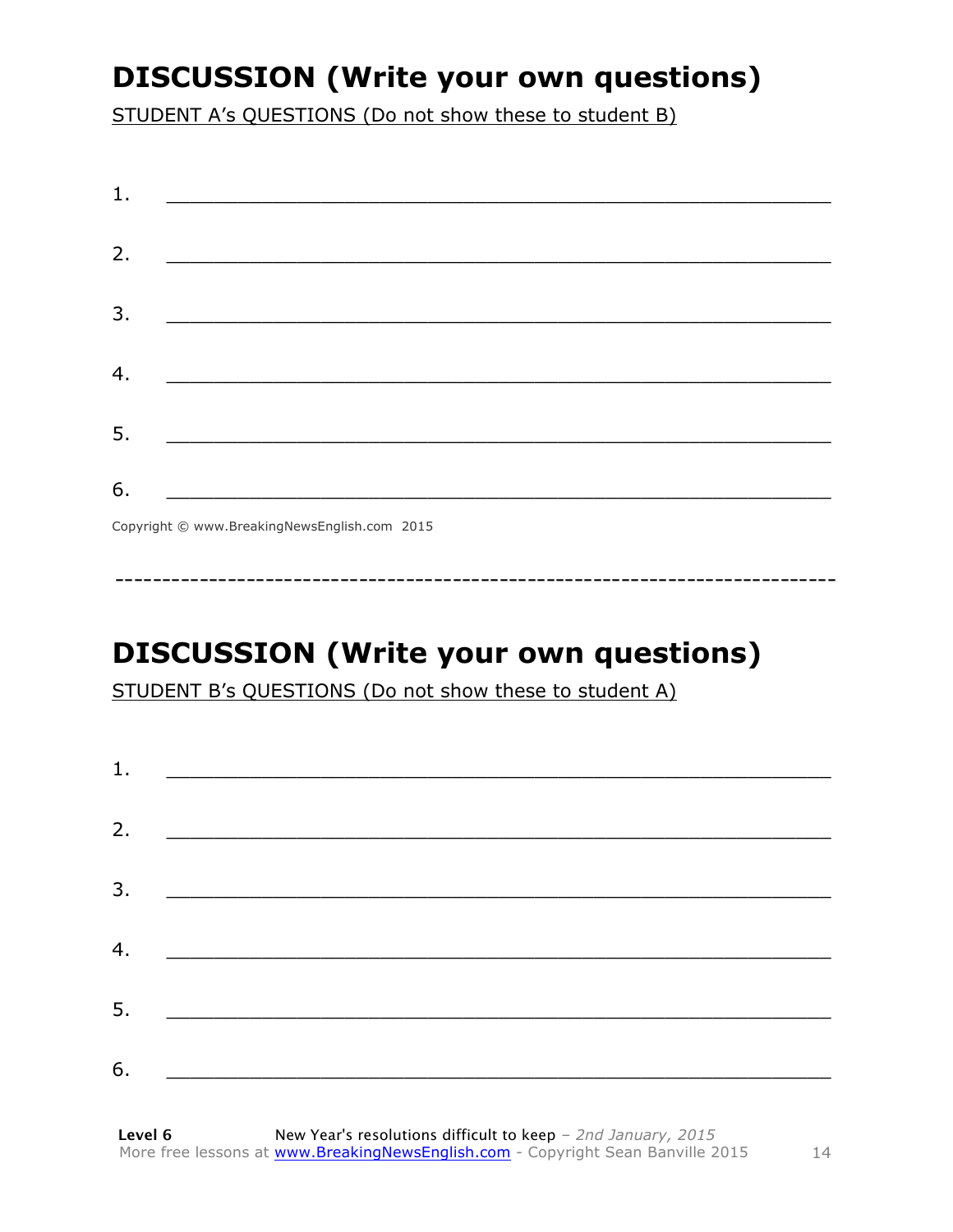### **LANGUAGE - CLOZE**

From http://www.BreakingNewsEnglish.com/1501/150102-new-years-resolutions.html

The start of every New Year is when we all make plans to change our  $(1)$  for the better over the forthcoming twelve months. Psychiatry professor Jayashri Kulkarni says: "January 1 is a 'magical' date and a vow (2) \_\_\_\_ on this day is much more powerful than one made on August 26, for example." So, we all make a list of things to quit, start or change. Unfortunately, most of these promises are, more often than  $(3)$  \_\_\_\_, broken by January 31st. They are usually the  $(4)$  \_\_\_\_ resolutions that were not fulfilled from the previous year, and the years (5) \_\_\_\_ to that. The website usa.gov says people,  $\degree$  (6) \_\_\_\_ to make the same resolutions year after year, even though they have a hard time sticking to them".

Research shows 45 per cent of us make a New Year's resolution. The most (7) vows include losing weight, volunteering to help others, quitting smoking, saving money, and getting (8) \_\_\_\_\_. Others include eating healthier food, drinking less alcohol, and going on a trip. However, research also shows that most of us are not so good at sticking (9) \_\_\_\_\_ these. A study from the University of Scranton reveals that 71 per cent of us stick to our annual promises for the first two weeks; six months later, less than 50 per cent are still (10) \_\_\_\_ track to keep their resolutions. Most people who give up on their resolutions (11) \_\_\_\_ so because of a lack of willpower and the (12) \_\_\_\_\_ of the 'escape clause' that they will 'try again next year'.

#### **Put the correct words from the table below in the above article.**

| 1.  | (a) | livelihood | (b) | life      | (c) | living      | (d) | lifetime   |
|-----|-----|------------|-----|-----------|-----|-------------|-----|------------|
| 2.  | (a) | done       | (b) | made      | (c) | had         | (d) | been       |
| 3.  | (a) | no         | (b) | none      | (c) | never       | (d) | not        |
| 4.  | (a) | identikit  | (b) | identical | (c) | identically | (d) | identified |
| 5.  | (a) | priority   | (b) | prayer    | (c) | prowl       | (d) | prior      |
| 6.  | (a) | fend       | (b) | mend      | (c) | tend        | (d) | rend       |
| 7.  | (a) | common     | (b) | commoner  | (c) | commonly    | (d) | commonest  |
| 8.  | (a) | fitness    | (b) | fits      | (c) | fit         | (d) | fitly      |
| 9.  | (a) | below      | (b) | up        | (c) | on          | (d) | to         |
| 10. | (a) | on         | (b) | in        | (c) | to          | (d) | up         |
| 11. | (a) | do         | (b) | quit      | (c) | give        | (d) | fail       |
| 12. | (a) | use        | (b) | user      | (c) | used        | (d) | uses       |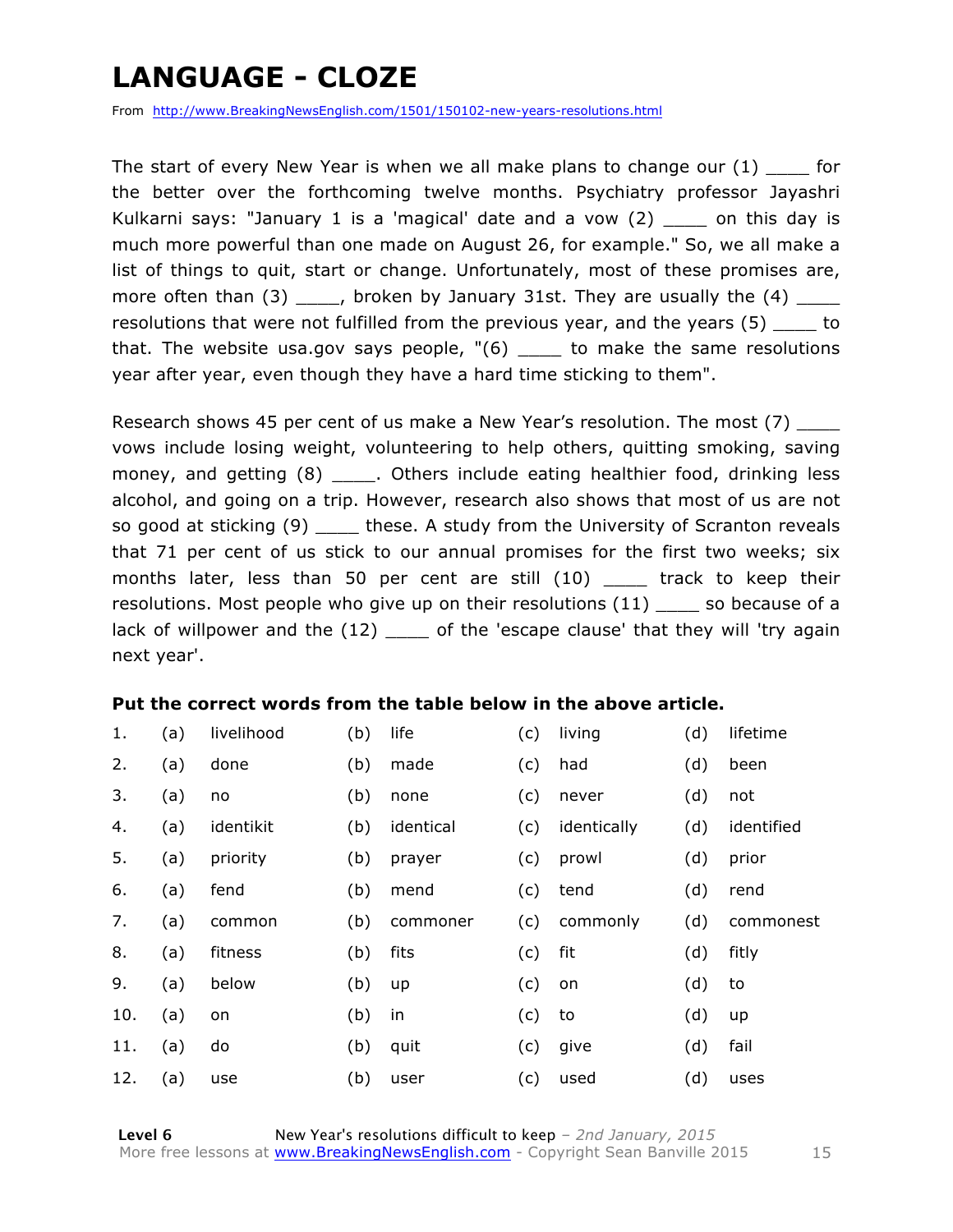# **SPELLING**

From http://www.BreakingNewsEnglish.com/1501/150102-new-years-resolutions.html

#### **Paragraph 1**

- 1. over the oimhtrnfcog twelve months
- 2. htrycsiyap professor
- 3. usually the nielatcdi resolutions
- 4. not ldlfuifel
- 5. from the resivupo year
- 6. the years rpiro to that

#### **Paragraph 2**

- 7. the most cmonmo vows
- 8. ntngrlveieuo to help others
- 9. eating hraltihee food
- 10. stick to our naulna promises
- 11. because of a lack of lwwrpieol
- 12. escape cealsu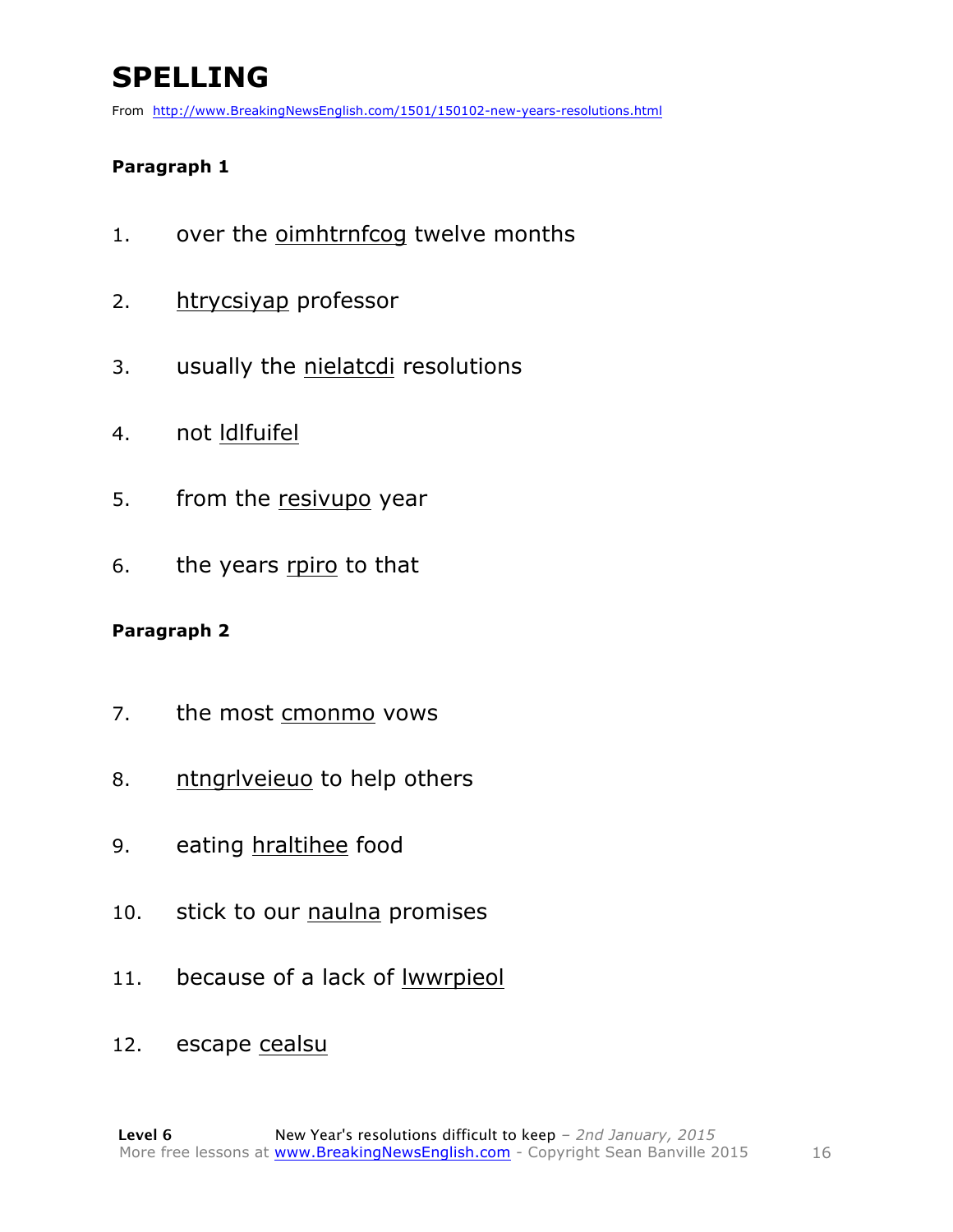# **PUT THE TEXT BACK TOGETHER**

From http://www.BreakingNewsEnglish.com/1501/150102-new-years-resolutions.html

#### **Number these lines in the correct order.**

| $\left($<br>$\rightarrow$ | weight, volunteering to help others, quitting smoking, saving money,<br>and getting fit. Others include eating healthier |
|---------------------------|--------------------------------------------------------------------------------------------------------------------------|
| $\left($                  | food, drinking less alcohol, and going on a trip. However, research<br>also shows that most of us are not so             |
| $\left($<br>$\rightarrow$ | resolutions year after year, even though they have a hard time<br>sticking to them".                                     |
| $\left($                  | this day is much more powerful than one made on August 26, for<br>example." So, we all make a list of                    |
| $($ )                     | willpower and the use of the 'escape clause' that they will 'try again<br>next year'.                                    |
| ( )                       | of us stick to our annual promises for the first two weeks; six<br>months later, less than 50 per cent are still on      |
| $($ )                     | Research shows 45 per cent of us make a New Year's resolution. The<br>most common vows include losing                    |
|                           |                                                                                                                          |
| (1)                       | The start of every New Year is when we all make plans to change our<br>life for the better over the forthcoming          |
| $\left($                  | track to keep their resolutions. Most people who give up on their<br>resolutions do so because of a lack of              |
| $\left($<br>$\big)$       | twelve months. Psychiatry professor Jayashri<br>Kulkarni<br>says:<br>"January 1 is a 'magical' date and a vow made on    |
| (                         | things to quit, start or change. Unfortunately, most of these<br>promises are, more often than not, broken by            |
|                           | good at sticking to these. A study from the University of Scranton<br>reveals that 71 per cent                           |
| $\left($<br>$\lambda$     | year, and the years prior to that. The website usa.gov says people,<br>"tend to make the same                            |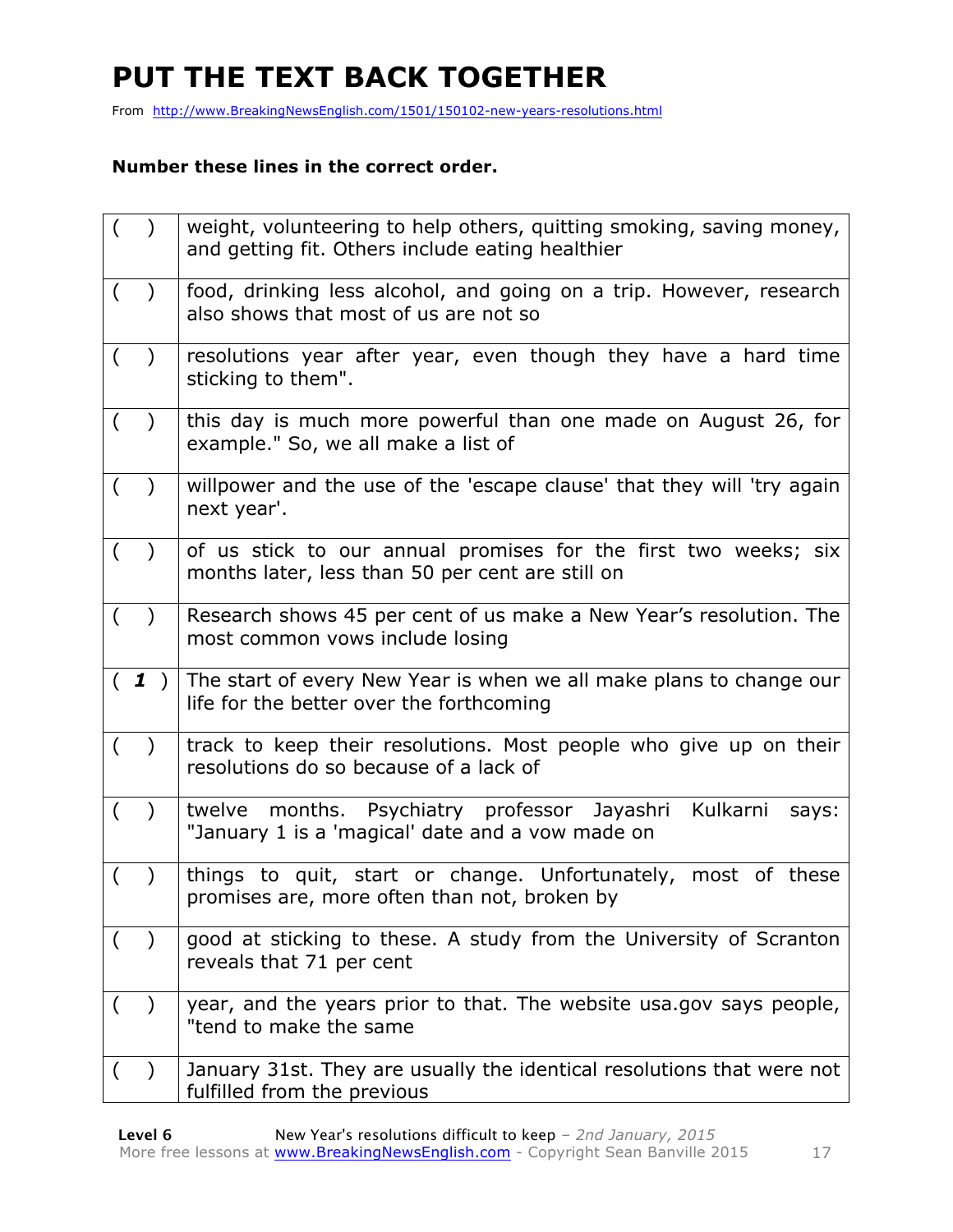#### **PUT THE WORDS IN THE RIGHT ORDER**

From http://www.BreakingNewsEnglish.com/1501/150102-new-years-resolutions.html

- 1. for life our change to plans make all We better the .
- 2. day is much more powerful A vow made on this .
- 3. often are of broken than , these not more promises Most , .
- 4. were from year that fulfilled previous Resolutions not the .
- 5. though they have a hard time sticking to them Even .
- 6. common most The weight losing include vows .
- 7. us of Most these to sticking at good so not are .
- 8. to our annual promises for the first two weeks Stick .
- 9. their who resolutions give up Most on people .
- 10. clause' 'escape the of use the and willpower of lack A .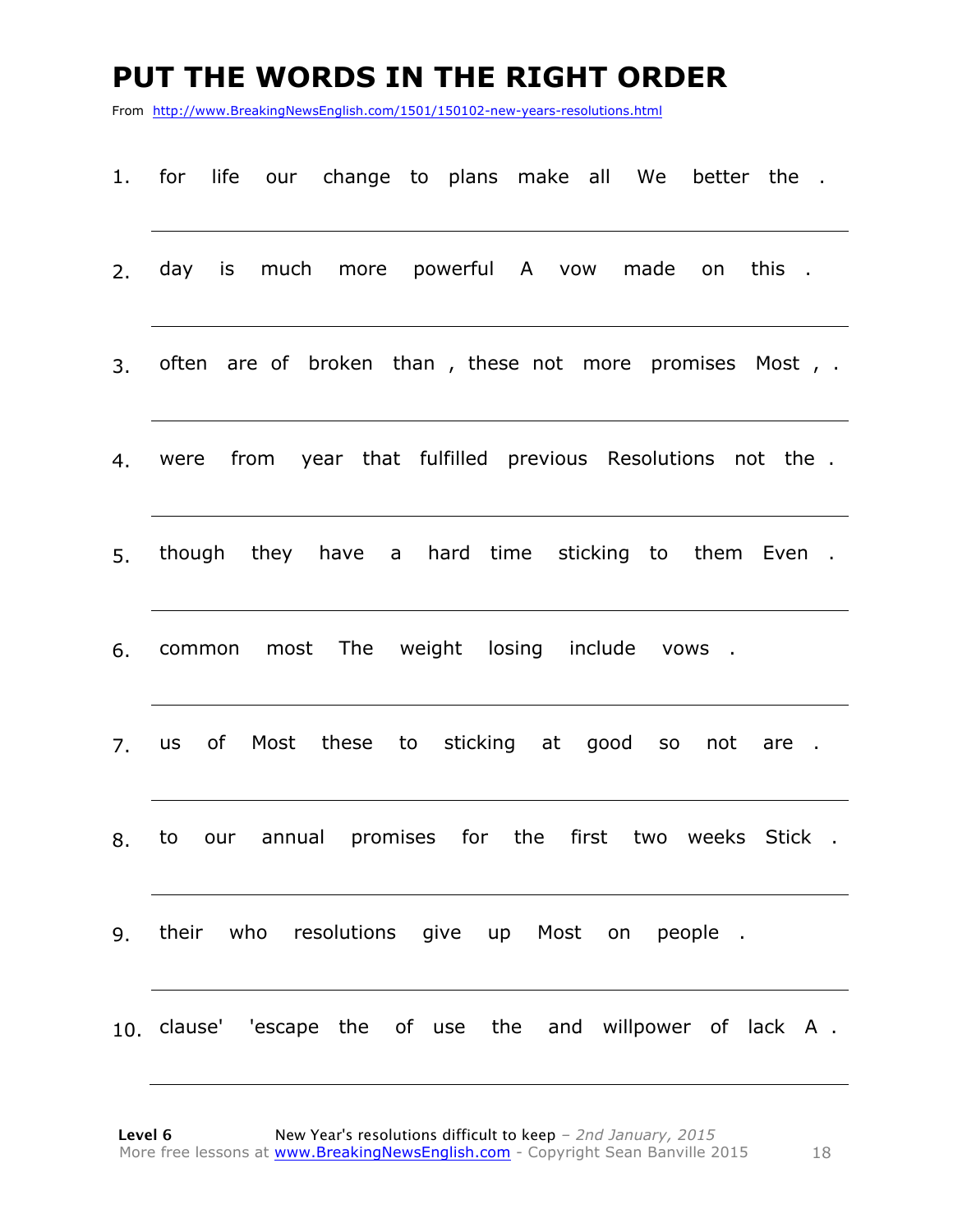# **CIRCLE THE CORRECT WORD (20 PAIRS)**

From http://www.BreakingNewsEnglish.com/1501/150102-new-years-resolutions.html

The start of *every / all* New Year is when we all make plans to change our life for the better over the *oncoming / forthcoming* twelve months. Psychiatry professor Jayashri Kulkarni says: "January 1 is a 'magical' date and a *vow / view* made on this day is much more *powerfully / powerful* than one made on August 26, for example." So, we all make a list of things to *quit / quieten*, start or change. Unfortunately, most of these *promises / promised* are, more often than *never / not*, broken by January 31st. They are usually the *identical / identically* resolutions that were not fulfilled from the previous year, and the years *prior / prayer* to that. The website usa.gov says people, "tend to make the same resolutions year after year, even though they have a hard time *stuck / sticking* to them".

Research shows 45 per cent of *us / we* make a New Year's resolution. The most common vows include *lost / losing* weight, volunteering to help *another / others*, quitting smoking, saving money, and getting *fit / fitness*. Others include eating healthier food, drinking less alcohol, and *going / gone* on a trip. However, research also shows that most of us are not so good at *striking / sticking* to these. A study from the University of Scranton reveals that 71 per cent of us stick to our *annul / annual* promises for the first two weeks; six months later, less than 50 per cent are still *on / in* track to keep their resolutions. Most people who give up on their resolutions do so because of a *lack / lick* of willpower and the *use / used* of the 'escape clause' that they will 'try again next year'.

#### **Talk about the connection between each pair of words in italics, and why the correct word is correct.**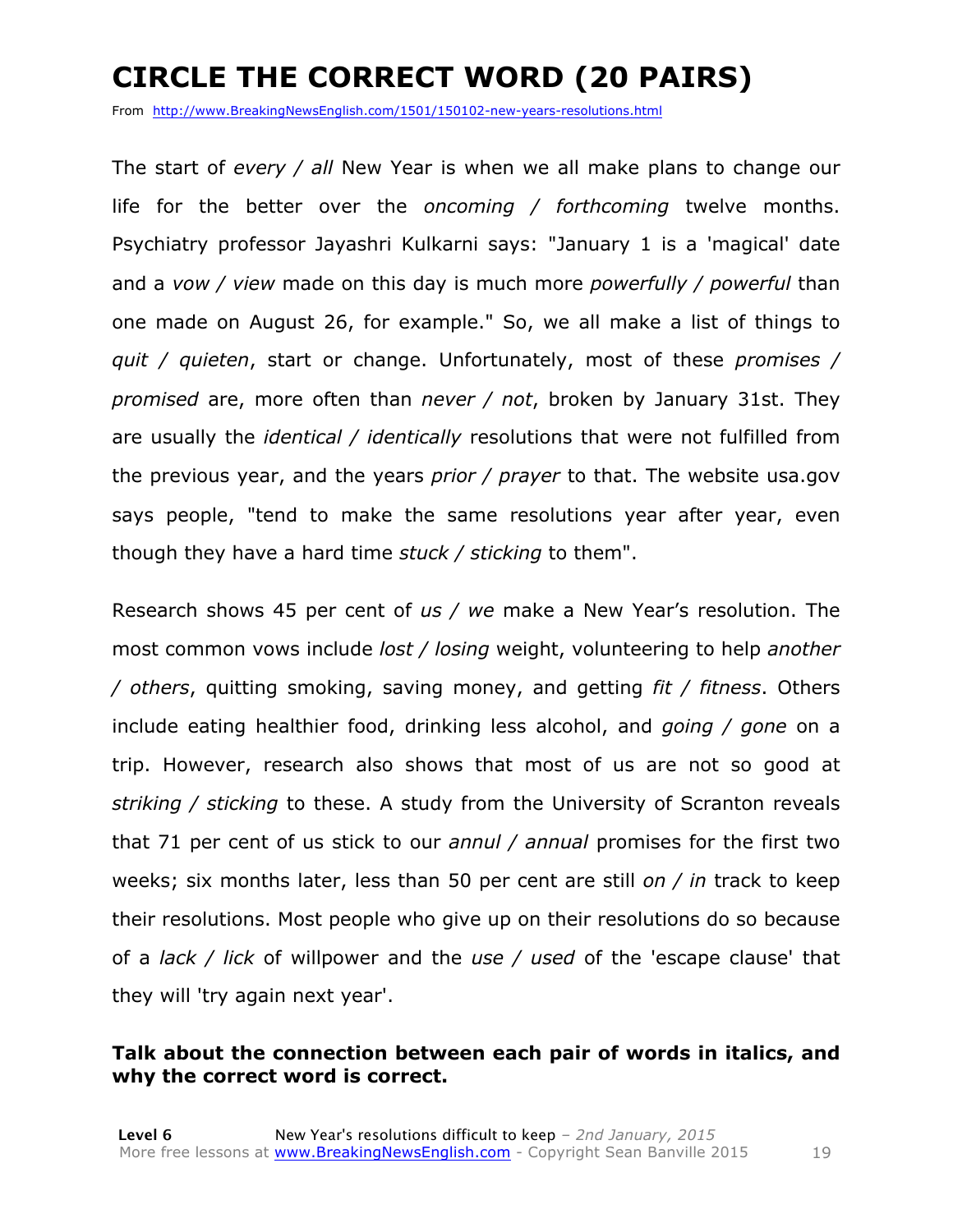### **INSERT THE VOWELS (a, e, i, o, u)**

From http://www.BreakingNewsEnglish.com/1501/150102-new-years-resolutions.html

 $Th$  st\_rt \_f \_v\_ry N\_w Y\_\_r \_s wh\_n w\_ \_II m\_k\_ pl\_ns  $t$  ch ng \_ r l f f r th b tt r v r th f rthc m ng tw\_lv\_ m\_nths. Psych\_\_try pr\_f\_ss\_r J\_y\_shr\_ K\_lk\_rn\_  $s_{y}$ s: "J\_n\_\_ry 1 \_s \_ 'm\_g\_c\_l' d\_t\_ \_nd \_ v\_w m\_d\_  $\_$ n th $\_$ s d $\_$ y  $\_$ s m $\_$ ch m $\_$ r $\_$  p $\_$ w $\_$ rf $\_$ l th $\_$ n  $\_$ n $\_$  m $\_$ d $\_$   $\_$ n  $\texttt{__g\_st}$  26, f\_r  $\texttt{__x\_mpl\_.''}$  S\_, w\_  $\texttt{__ll}$  m\_k\_  $\texttt{__l\_st}$  \_f  $th_n$ gs  $t_a = t$ , st\_rt \_r ch\_ng\_. \_nf\_rt\_n\_t\_ly, m\_st \_f  $th_s$  pr\_m\_s\_s \_r\_, m\_r\_ \_ft\_n  $th_n$  n\_t, br\_k\_n by  $J_n$ <sub>\_r</sub>y 31st. Th y \_r\_ \_s\_\_lly th \_ d\_nt\_c\_l  $r_s_l_t_t$  ns th t w\_r\_ n\_t f\_lf\_ll\_d fr\_m th\_ pr\_v\_\_\_s  $y_{--}$ r,  $_$ nd th $_$  y $_$ -rs pr $_$ -r t $_$ th $_$ t. Th $_$  w $_$ bs $_$ t $_$ -s $_$ .g $_$ v  $s$  ys  $p$  pl, "t nd t m  $k$  th  $s$  m  $r$  s  $l$  t ns  $y$  r  $ft_r$  y\_r, \_v\_n th\_gh th\_y h\_v\_ \_ h\_rd t\_m\_  $st$   $ck$   $ng$   $t$   $th$   $m"$ .

R s rch sh ws 45 p r c nt f s m k N w Y r's  $r \, s \, l \, t \, n$ . Then st common v ws noted is ng  $w_{-\alpha}$ ght, v\_l\_nt\_\_r\_ng t\_ h\_lp \_th\_rs, q\_\_tt\_ng  $sm_k_n$ , s  $v_n$  ng  $m_n$ ,  $v_n$  and  $g_t$  t and  $f_t$ . th rs  $ncl$  d t ng h lth r f d, dr nk ng l ss  $lc$  h l,  $\_$ nd g $\_$ ng  $\_$ n  $\_$  tr $\_$ p. H $\_$ w $\_$ v $\_$ r, r $\_$ s $\_$ rch  $\_$ ls $\_$ sh $\_$ ws  $th\_t$  m  $_{st}$   $_{sf\_s}$   $_{r_-}$  n  $_{t_s}$   $_{s_-}$   $_{g_-}$   $_{d_-}$  t  $_{st\_ck\_ng}$   $_{t_-}$   $_{th\_s_-}$ .  $st_d$  fr\_m  $th_d$  \_n\_v\_rs\_ty \_f Scr\_nt\_n r\_v\_\_ls th\_t 71  $p$ r c\_nt \_f \_s st\_ck t\_ \_\_r \_nn\_\_l pr\_m\_s\_s f\_r th\_ f\_rst tw\_ w\_\_ks; s\_x m\_nths  $l$ \_t\_r,  $l$ \_ss th\_n 50 p\_r  $c$  nt  $r$  st  $ll$  n tr  $ck$  t  $k$  p th  $r$  r  $s$   $l$  t ns. M st  $p_{p}$  p  $|p_{p}$  wh  $q_{p}$   $q_{p}$   $p_{p}$  n th  $r_{p}$  r  $s_{p}$   $s_{p}$   $s_{p}$  $b_c$ <sub>\_\_</sub>s\_ \_f \_ l\_ck \_f w\_llp\_w\_r \_nd th\_ \_s\_ \_f th\_  $'\_$ sc $\_$ p $\_$  cl $\_$   $\_$ s $\_$ ' th $\_$ t th $\_$ y w $\_$ II 'try  $\_$ g $\_$  $\_$ n n $\_$ xt y $\_$  $\_$ r'.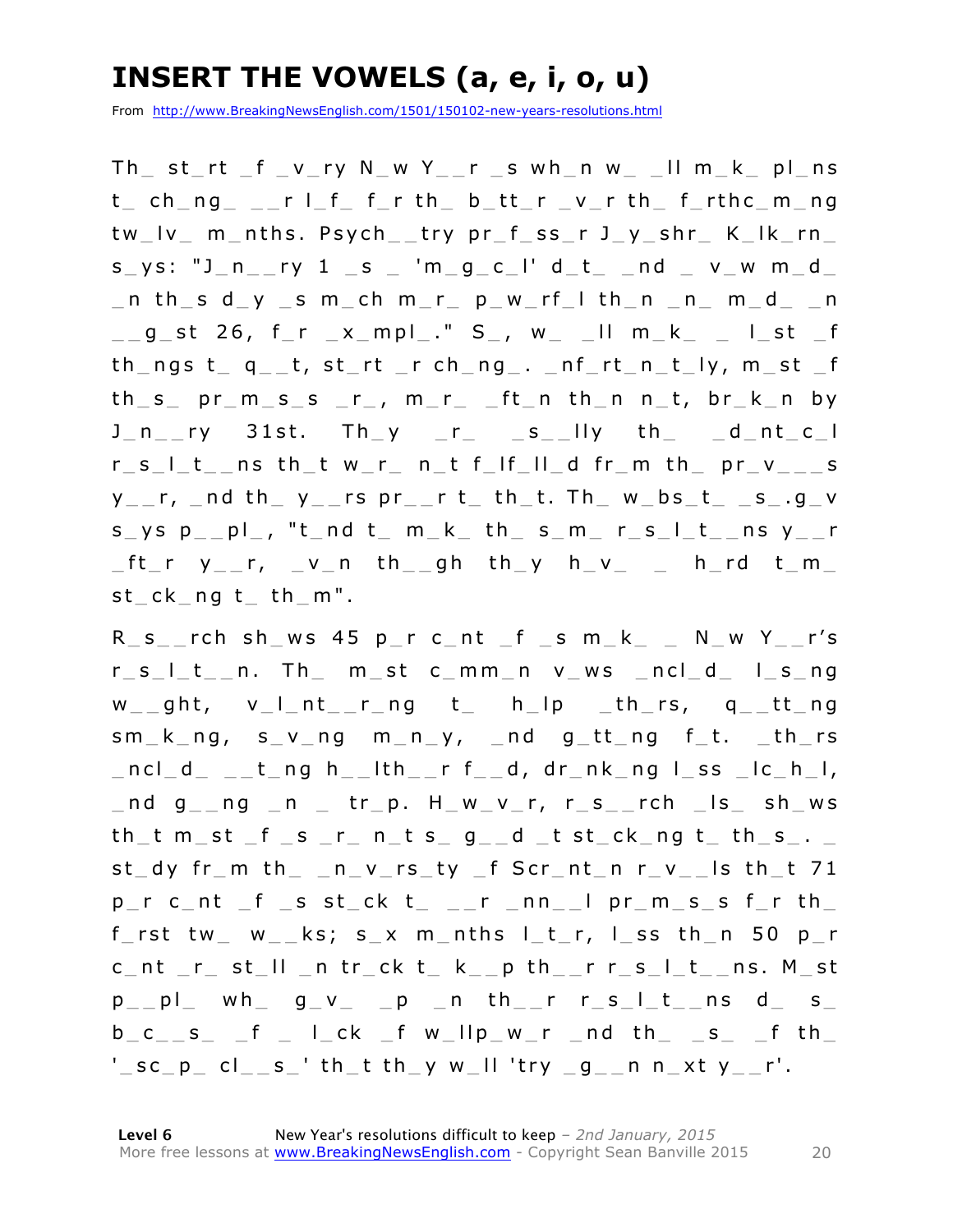#### **PUNCTUATE THE TEXT AND ADD CAPITALS**

From http://www.BreakingNewsEnglish.com/1501/150102-new-years-resolutions.html

the start of every new year is when we all make plans to change our life for the better over the forthcoming twelve months psychiatry professor jayashri kulkarni says "january 1 is a 'magical' date and a vow made on this day is much more powerful than one made on august 26 for example" so we all make a list of things to quit start or change unfortunately most of these promises are more often than not broken by january 31st they are usually the identical resolutions that were not fulfilled from the previous year and the years prior to that the website usagov says people "tend to make the same resolutions year after year even though they have a hard time sticking to them"

research shows 45 per cent of us make a new year's resolution the most common vows include losing weight volunteering to help others quitting smoking saving money and getting fit others include eating healthier food drinking less alcohol and going on a trip however research also shows that most of us are not so good at sticking to these a study from the university of scranton reveals that 71 per cent of us stick to our annual promises for the first two weeks six months later less than 50 per cent are still on track to keep their resolutions most people who give up on their resolutions do so because of a lack of willpower and the use of the 'escape clause' that they will 'try again next year'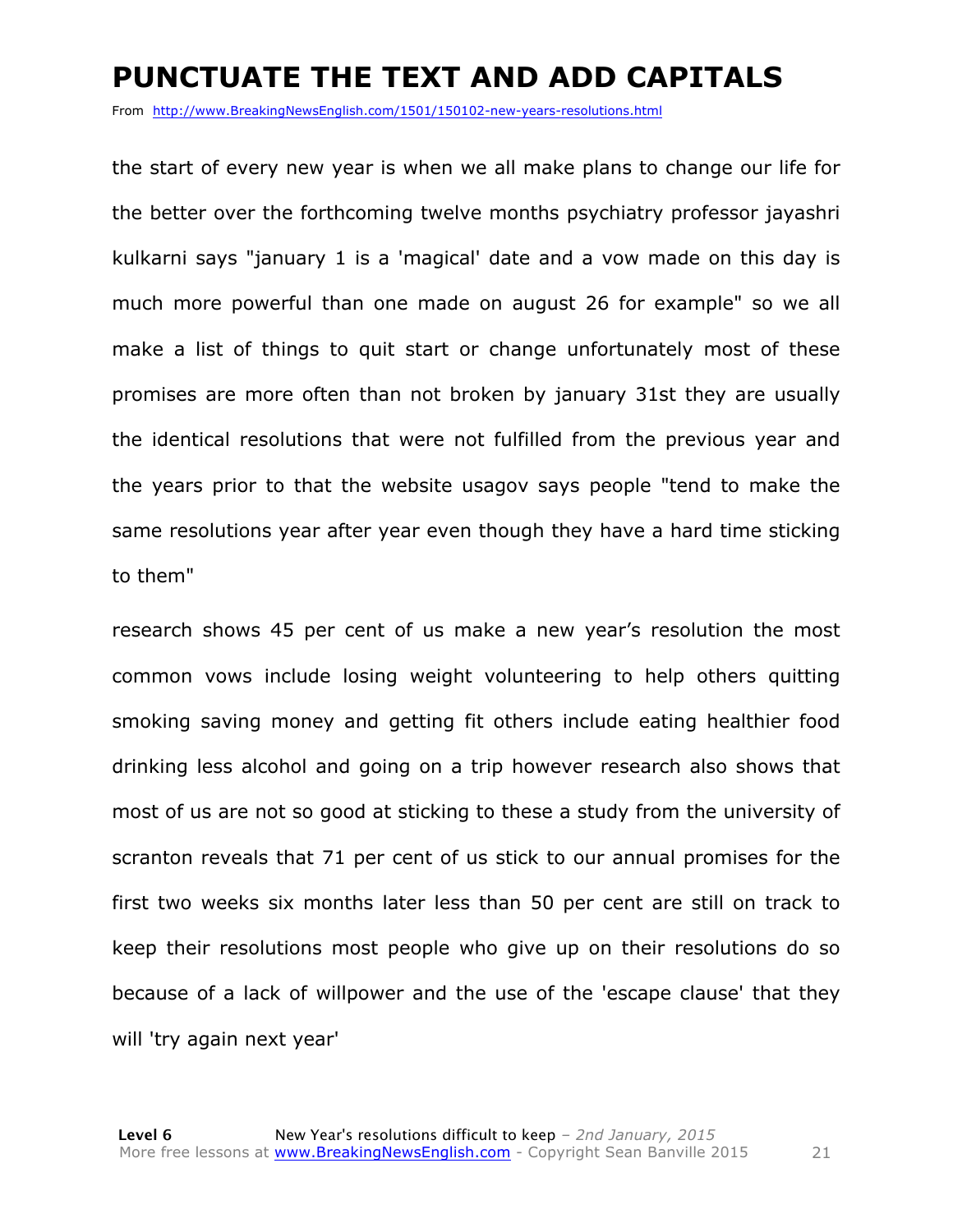# **PUT A SLASH ( / ) WHERE THE SPACES ARE**

From http://www.BreakingNewsEnglish.com/1501/150102-new-years-resolutions.html

ThestartofeveryNewYeariswhenweallmakeplanstochangeourlifefort hebetterovertheforthcomingtwelvemonths.PsychiatryprofessorJay ashriKulkarnisays:"January1isa'magical'dateandavowmadeonthisd ayismuchmorepowerfulthanonemadeonAugust26,forexample."So, weallmakealistofthingstoquit,startorchange.Unfortunately,mostoft hesepromisesare,moreoftenthannot,brokenbyJanuary31st.Theyar eusuallytheidenticalresolutionsthatwerenotfulfilledfromtheprevious year,andtheyearspriortothat.Thewebsiteusa.govsayspeople,"tendt omakethesameresolutionsyearafteryear,eventhoughtheyhaveahar dtimestickingtothem".Researchshows45percentofusmakeaNewYea r'sresolution.Themostcommonvowsincludelosingweight,volunteeri ngtohelpothers,quittingsmoking,savingmoney,andgettingfit.Other sincludeeatinghealthierfood,drinkinglessalcohol,andgoingonatrip.H owever,researchalsoshowsthatmostofusarenotsogoodatstickingtot hese.AstudyfromtheUniversityofScrantonrevealsthat71percentofus sticktoourannualpromisesforthefirsttwoweeks;sixmonthslater,lesst han50percentarestillontracktokeeptheirresolutions.Mostpeoplewho giveupontheirresolutionsdosobecauseofalackofwillpowerandtheuse ofthe'escapeclause'thattheywill'tryagainnextyear'.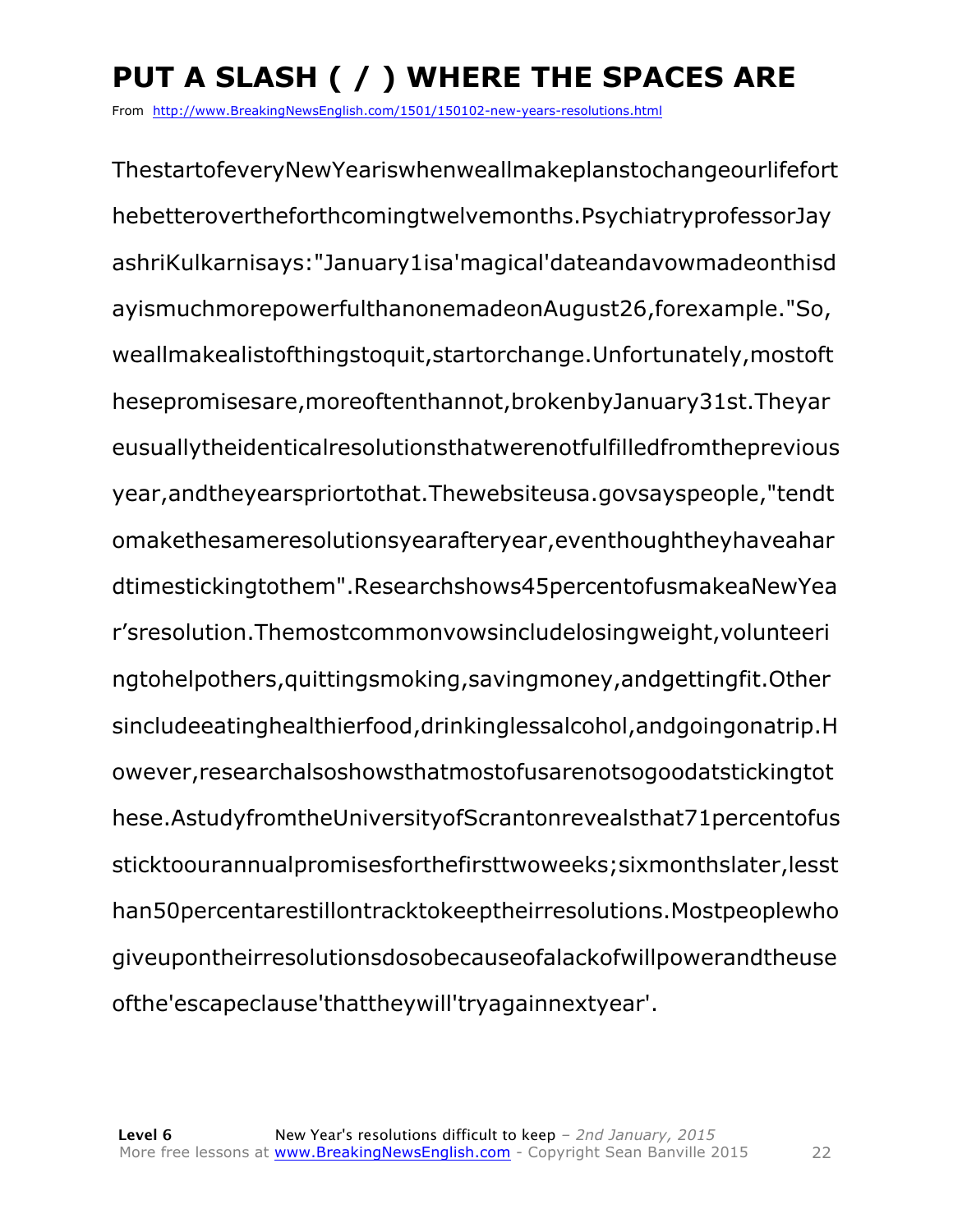# **FREE WRITING**

From http://www.BreakingNewsEnglish.com/1501/150102-new-years-resolutions.html

Write about New Year's resolutions for 10 minutes. Comment on your partner's paper.

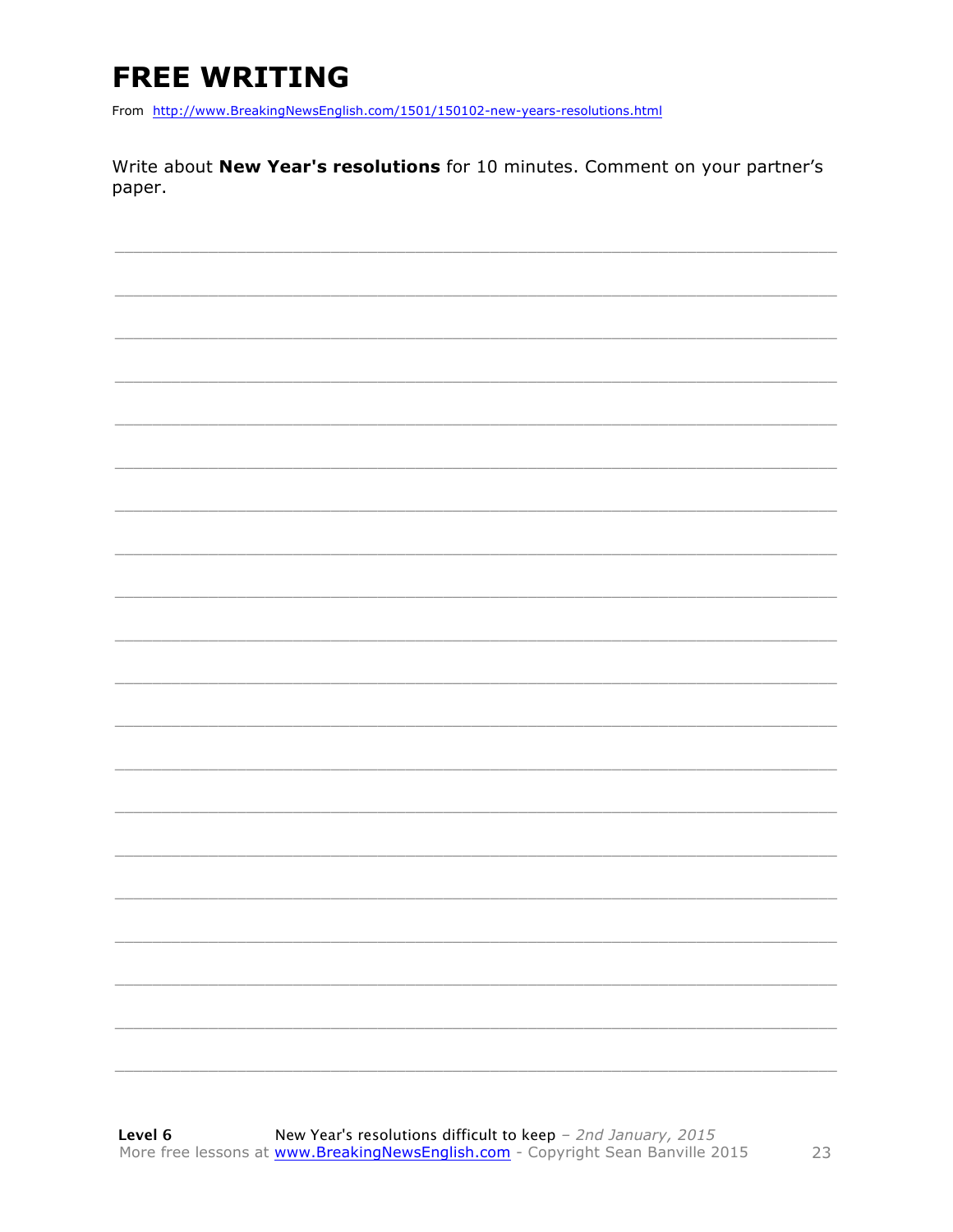### **ACADEMIC WRITING**

From http://www.BreakingNewsEnglish.com/1501/150102-new-years-resolutions.html

Everyone should make and keep five New Year's resolutions. Discuss.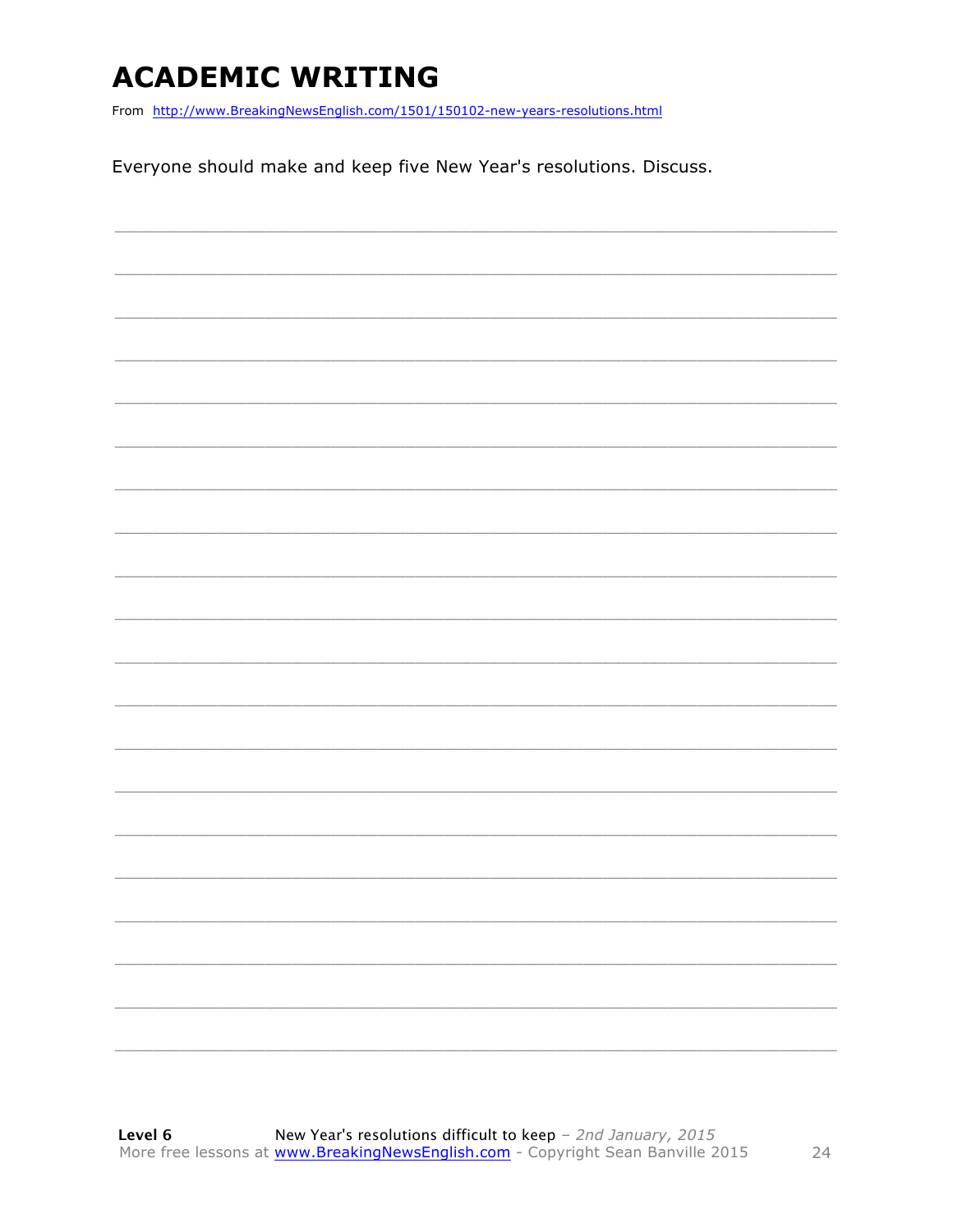### **HOMEWORK**

**1. VOCABULARY EXTENSION:** Choose several of the words from the text. Use a dictionary or Google's search field (or another search engine) to build up more associations / collocations of each word.

**2. INTERNET:** Search the Internet and find out more about New Year's resolutions. Share what you discover with your partner(s) in the next lesson.

**3. NEW YEAR'S RESOLUTIONS:** Make a poster about New Year's resolutions. Show your work to your classmates in the next lesson. Did you all have similar things?

**4. WILLPOWER:** Write a magazine article about willpower. Include imaginary interviews with people who have a lot of willpower and with people who have little willpower.

Read what you wrote to your classmates in the next lesson. Write down any new words and expressions you hear from your partner(s).

**5. WHAT HAPPENED NEXT?** Write a newspaper article about the next stage in this news story. Read what you wrote to your classmates in the next lesson. Give each other feedback on your articles.

**6. LETTER:** Write a letter to a psychiatry expert. Ask him/her three questions about New Year's resolutions and how to keep them. Give him/her three of your ideas. Read your letter to your partner(s) in your next lesson. Your partner(s) will answer your questions.